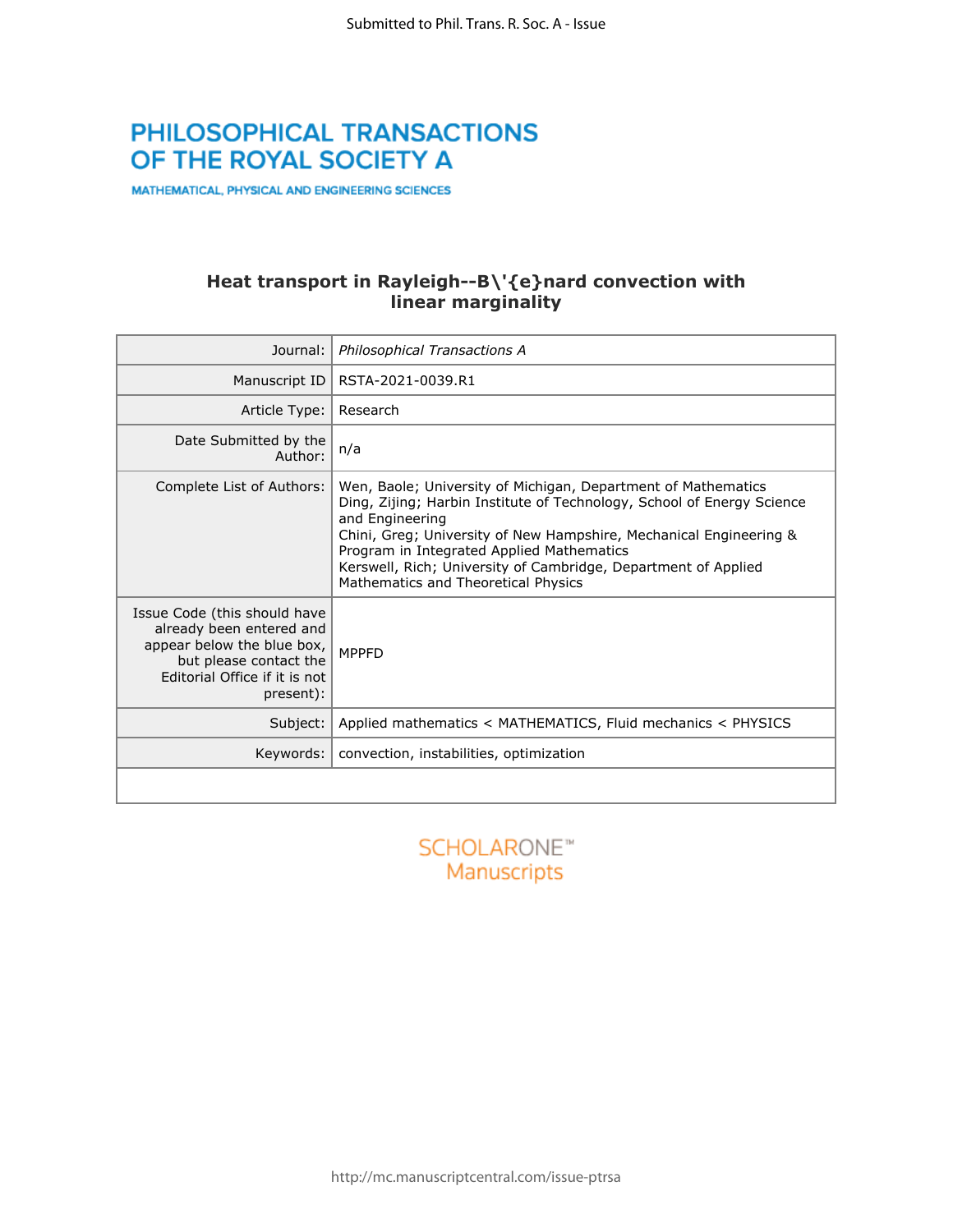### **Author-supplied statements**

Relevant information will appear here if provided.

### *Ethics*

*Does your article include research that required ethical approval or permits?:* This article does not present research with ethical considerations

*Statement (if applicable):* CUST\_IF\_YES\_ETHICS :No data available.

### *Data*

*It is a condition of publication that data, code and materials supporting your paper are made publicly available. Does your paper present new data?:* Yes

For Review Only

*Statement (if applicable):* The new data are reported in the Appendix section.

### *Conflict of interest*

I/We declare we have no competing interests

*Statement (if applicable):* CUST\_STATE\_CONFLICT :No data available.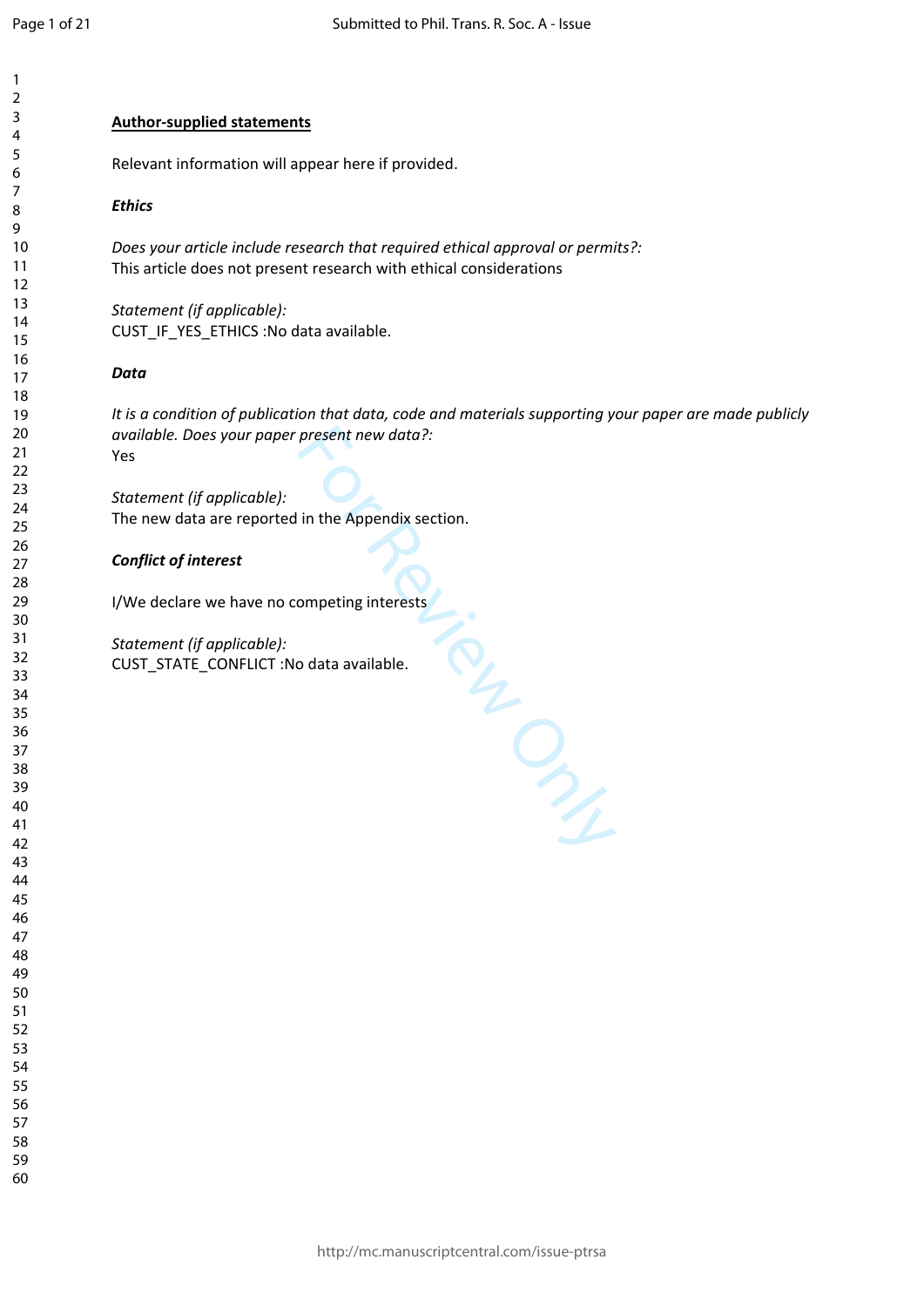## **PHILOSOPHICAL TRANSACTIONS A**

### rsta.royalsocietypublishing.org





Article submitted to journal

#### **Subject Areas:**

fluid mechanics, applied mathematics

#### **Keywords:**

convection, instabilities, optimization

### **Author for correspondence:**

Baole Wen [e-mail: baolew@umich.edu](mailto:baolew@umich.edu)

# Heat transport in Rayleigh–Bénard convection with linear marginality

# Baole Wen<sup>1</sup>, Zijing Ding<sup>2</sup>, Gregory P. Chini $^{3,4}$  and Rich R. Kerswell<sup>5</sup>

 $1$ Department of Mathematics, University of Michigan, Ann Arbor, MI 48109, USA

 $2$ School of Energy Science and Engineering, Harbin Institute of Technology, Harbin, Heilongjiang 150001, China

 $3$ Integrated Applied Mathematics Program and  $4$ Department of Mechanical Engineering, University of New Hampshire, Durham, NH 03824, USA <sup>5</sup>Department of Applied Mathematics and Theoretical Physics, Centre for Mathematical Sciences, University of Cambridge, Cambridge CB3 0WA, UK

For all the same supplied Mathematics<br>  $\frac{3}{2}$ Integrated Applied Mathemat<br>  $\frac{4}{2}$ Department of Mechanical Eistimization<br>
New Hampshire, Durham, NH<br>  $\frac{5}{2}$ Department of Applied Mathemation<br>
of Cambridge, Cambridge Recent direct numerical simulations (DNS) and computations of exact steady solutions suggest that the heat transport in Rayleigh–Bénard convection (RBC) exhibits the classical 1 / 3 scaling as the Rayleigh number  $Ra \rightarrow \infty$  with Prandtl number unity, consistent with Malkus–Howard's marginally stable boundary layer theory. Here we construct conditional upper and lower bounds for heat transport in two-dimensional (2D) RBC subject to a physicallymotivated marginal linear-stability constraint. The upper estimate is derived using the Constantin– Doering–Hopf (CDH) variational framework for RBC with stress-free boundary conditions, while the lower estimate is developed for both stress-free and noslip boundary conditions. The resulting optimization problems are solved numerically using a timestepping algorithm. Our results indicate that the upper heat-flux estimate follows the same 5 /12 scaling as the rigorous CDH upper bound for the 2D stress-free case, indicating that the linearstability constraint fails to modify the boundarylayer thickness of the mean temperature profile. In contrast, the lower estimate successfully captures the 1/3 scaling for both the stress-free and no-slip cases. These estimates are tested using marginally-stable equilibrium solutions obtained under the quasi-linear approximation, steady roll solutions, and DNS data.

> (C) The Authors. Published by the Royal Society under the terms of the Creative Commons Attribution License http://creativecommons.org/licenses/ by/4.0/, which permits unrestricted use, provided the original author and source are credited.

### THE ROYAL SOCIETY PHRI ISHING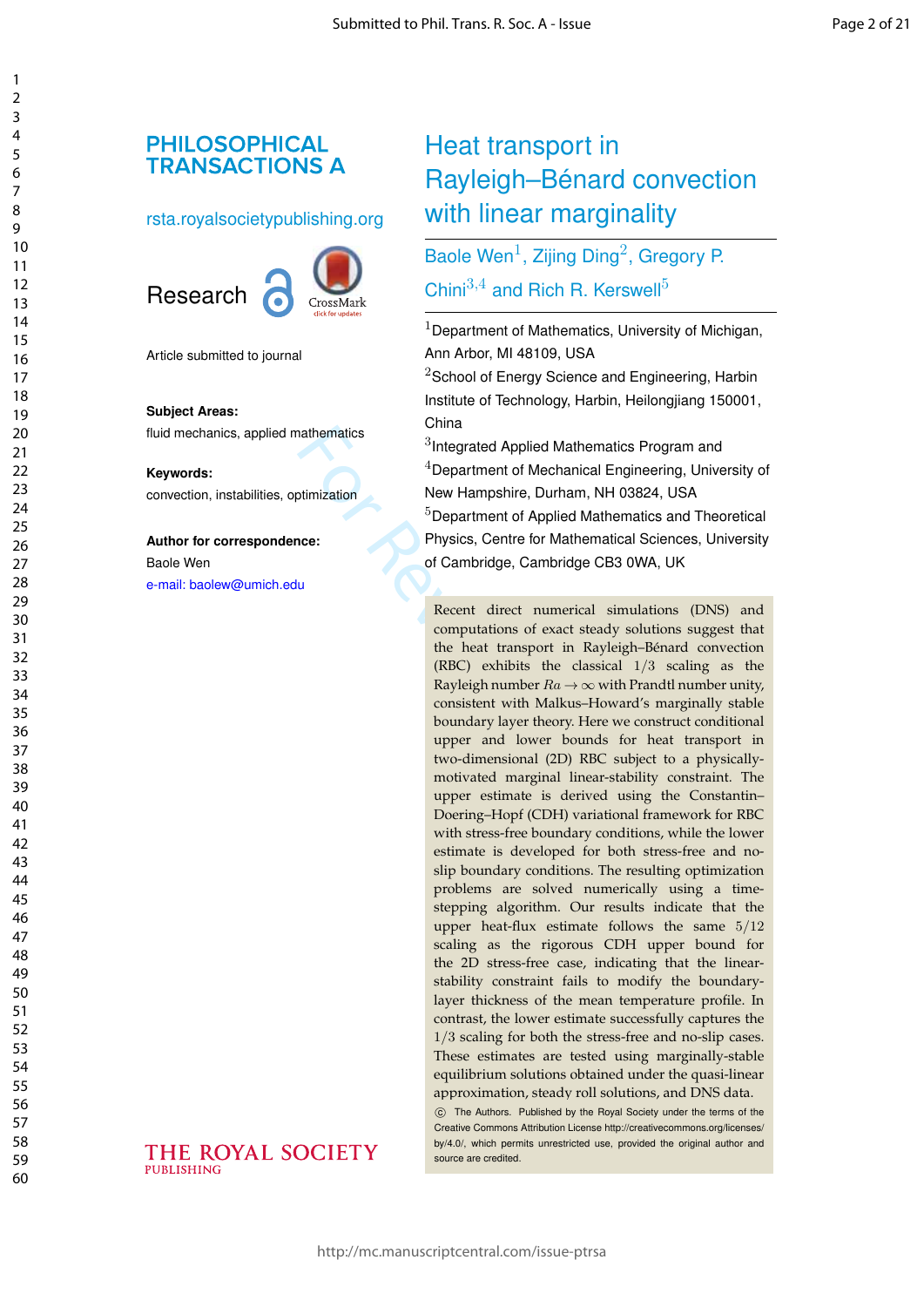$\mathbf{1}$  $\overline{2}$  $\overline{3}$  $\overline{4}$ 5 6  $\overline{7}$ 8

10

9

### 1. Introduction

Understanding how a fluid convectively transfers heat between two isothermal horizontal parallel plates with the upper colder than the lower remains a canonical problem in fluid mechanics with hugely diverse applications in nature and industrial processes. The most fundamental issue is predicting the heat flux between the plates realised as a function of the controlling parameters of the problem: the Rayleigh  $Ra$  and Prandtl  $Pr$  numbers. The large  $Ra$ limit, where the flow is convectively turbulent, is particularly relevant and in the continuing absence of any full predictive theory the focus naturally has been on identifying a scaling law dependence of the Nusselt number,  $Nu$  — the ratio of the total heat flux to the conductive heat flux, with Ra. Generally laboratory experiments and direct numerical simulations (DNS) of turbulent convection are consistent with  $Nu \sim Ra^{1/3}$  when the confining plates disallow any flow through them or the internal heating is limited within the boundary layers [1–5], although there are some competing claims of higher flux [ 6 – 8]: see Refs. [ 9 –13] for recent commentaries. Theoretical estimates have varied from the so-called 'ultimate' regime  $Nu \sim$  $Ra^{1/2}$  [14] (possibly with logarithmic corrections [15,16] and confirmed as a rigorous upper bound for the Boussinesq equations [17,18]) to the 'classical' scaling  $Nu \sim Ra^{1/3}$  predicted by other researchers (Priestley [19] argued that the heat flux should become independent of the layer separation if the temperature adjustment occurs entirely over the boundary layers; Howard [20 ] appealed to a marginally stable boundary layer idea; and Malkus [21] introduced a maximal heat transport hypothesis — see Spiegel [22] for a subsequent interpretation and statement of the specific prediction  $Nu\!\approx\!0.07Ra^{1/3}$  for the no-slip case). All exact steady Boussinesq solutions computed so far exhibit this classical scaling [10 ,23 –27].

etical estimates have varied from the so-called 'u'th logarithmic corrections [15,16] and confirme<br>nesq equations [17,18]) to the 'classical' scaling  $Nt$ <br>estley [19] argued that the heat flux should become in<br>erature adj One way out of this uncertainty is to try to lower the scaling exponent in the upper bound on the heat flux to a value below that characterizing the 'ultimate' regime (i.e., 1 / 2). The way to do this seems clear: incorporate more dynamical constraints from the governing Boussinesq equations to restrict the set of fields over which the heat flux is maximised, but frustratingly no progress has been achieved so far [28 –33] unless some key simplification is made. For example, it can be proved that  $Nu \leq Ra^{5/12}$  in two-dimensional (2D) stress-free convection [34,35] and  $Nu \leq Ra^{1/3}$  up to logarithms in the limit of infinite  $Pr$  [36,37]. For three-dimensional (3D) convection with no-slip plates at finite  $Pr$ , the best bound is still the nearly-two-decade-old 'ultimate' result  $Nu < 1 + 0.026Ra^{1/2}$  [38] (the corresponding result for stress-free plates being  $Nu < 1 + 0.055 Ra^{1/2}$  [32]; see Goluskin & Doering [39] for a similar result for rough plates).

One distinct possibility is that the upper bound can *not* be lowered from the 'ultimate' regime scaling because there are perfectly good solutions (e.g., steady states) of the governing equations that achieve this heat flux scaling. These solutions are, however, never permanently realised as they are unstable so the observed heat flux is lower. In this case no amount of extra constraints derived directly from the governing equations can lower the bound (Childress *et al.* [40] gives an example of this predicament in shear flow; see also Fantuzzi *et al.* [41] for a discussion). Indeed, a non-trivial lower bound on the heat flux cannot be derived precisely for this reason — the conductive state remains a solution as  $Ra \to \infty$ , so  $Nu = 1$  is possible for all Ra in a perfect experiment (i.e., in the absence of noise). The concept of stability is clearly the missing ingredient, yet it is unclear how to rigorously formulate this notion as a constraint. We nevertheless pursue this idea here but lower our sights somewhat by considering only a physically-plausible stability constraint that is not directly derivable from the equations. The ensuing 'bound' is then admittedly conditional: it only holds for flow solutions obeying the stability constraint. Our purpose here, however, is to see if this hybrid approach of rigorous constraints married with some physical insight actually yields good estimates for the empiricallyobserved heat flux. Moreover, this approach has additional utility: if the conditional bound is violated then the extra heuristic constraint is definitely not satisfied by the realised solution (see Kerswell [42] for a prior study in this spirit examining the relevant turbulent lengthscales active

rsta.royalsocietypublishing.org Phil. Trans. R. Soc. A 0000000 . . . . . . . . . . . . . . . . . . . . . . . . . . . . . . . . . . . . . . . . . . . . . . . . . . . . . . . . . . . . . . . . . .

rsta.royalsocietypublishing.org Phil. Trans. R. Soc. A 0000000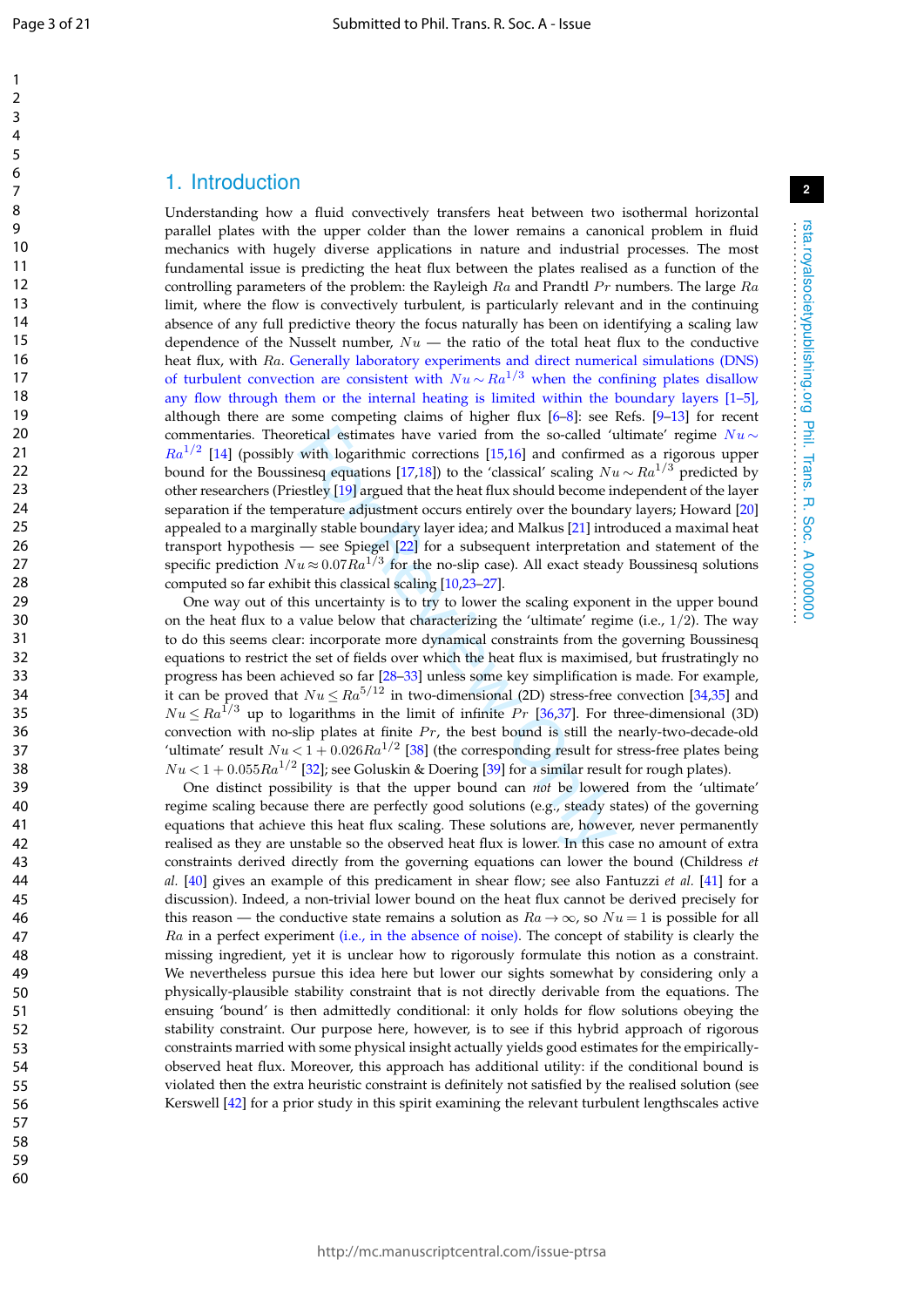parallel to the plates in convection and Bouillaut *et al.* [43] which treats convection with internal heat sources and sinks in this themed issue).

We explore two stability constraints here using 2D Rayleigh–Bénard convection as the testing ground. One is used to try to reduce the best existing upper bound [35] and the other to develop a conditional *lower* bound on the heat flux. These constraints are both marginal linear-stability constraints on the mean temperature profile (the mean flow is zero) but, crucially, are oppositely directed: one tests for the loss of stability (the upper bound) while the other for the lack of instability (the lower bound). Technically, the approach is to take the mean fields, ignore the fluctuation fields which sustain them (appealing to some smallness or rapid variation argument), and then examine whether small disturbances will grow or decay on these mean fields only (see equations (3.1)-(3.3) ). This approach is widely used in the study of turbulent shear flows to try to rationalise the coherent structures that are observed (e.g., Refs. [44,45]). With no mean velocity field, here the constraint simply requires a linear stability calculation about the mean temperature field.

nd problem, the optimising solution is clearly recct, which yield artificially elevated heat-flux bounds.<br>ble yet should destabilize if allowed to thicken furtogical stability constraint to apply here is one of lacktor fu In the upper bound problem, the optimising solution is clearly recognised to have overly thin boundary layers, which yield artificially elevated heat-flux bounds. These boundary layers are likely linearly stable yet should destabilize if allowed to thicken further through diffusion [20,46,47]. Hence, the logical stability constraint to apply here is one of loss of linear stability of the mean temperature profile: imposing this constraint while simultaneously maximising the heat flux should realise the thinnest thermal layer which is marginally stable. From the perspective of the background method [18], the key point is that requiring the mean temperature profile to be marginally linearly stable restricts the degeneracy between the background and mean temperature profiles ( $\bar{\theta}$  below) and in so doing changes the objective functional to be minimised (see the end of section 4 for more a detailed discussion). This calculation represents an attempt to formalise the argument of Howard [20] with the enticing possibility of achieving the 'classical' exponent of 1 / 3 .

In the lower bound problem for the heat flux, as noted above, it is well known that the conductive state remains a valid solution to the governing equations yet, as  $Ra$  is increased, this conduction temperature profile becomes increasingly more linearly unstable and is certainly not realised in any physical experiment. Hence an obvious stability constraint on the mean temperature gradient for a lower bound is to require that it is not dynamically unstable, with marginal stability following if the constraint is active. This constraint on the mean temperature field is not to be confused with the linear stability of any convective solution (mean+fluctuation part) with respect to the full governing equations. Any such solution, stable or unstable, is considered for the lower heat-flux estimate provided the associated mean temperature profile is not linearly unstable.

The reminder of this paper is organized as follows. The equations governing Rayleigh–Bénard convection are stated in the next section. In section 3, the marginal linear-stability constraint is introduced and formulated as a Rayleigh quotient. This constraint is then imposed on the mean temperature profile in sections 4 and 5 to construct, respectively, the upper and lower heatflux estimates (i.e., the conditional bounds). The quasi-linear reduction for 2D Rayleigh–Bénard convection is also introduced in section 5 to verify the lower estimate. Solutions for the upper estimates, lower estimates, and quasi-linear dynamical equilibria are computed numerically using simple time-stepping methods (see Appendix A). Our results, including comparisons with the exact steady (roll) solutions and data from direct numerical simulations, are presented in section 6, and our conclusions are given in section 7 .

rsta.royalsocietypublishing.org Phil. Trans. R. Soc. A 0000000 . . . . . . . . . . . . . . . . . . . . . . . . . . . . . . . . . . . . . . . . . . . . . . . . . . . . . . . . . . . . . . . . . .

Phil. Trans. R. Soc. A 0000000

rsta.royalsocietypublishing.org

 $\mathbf{1}$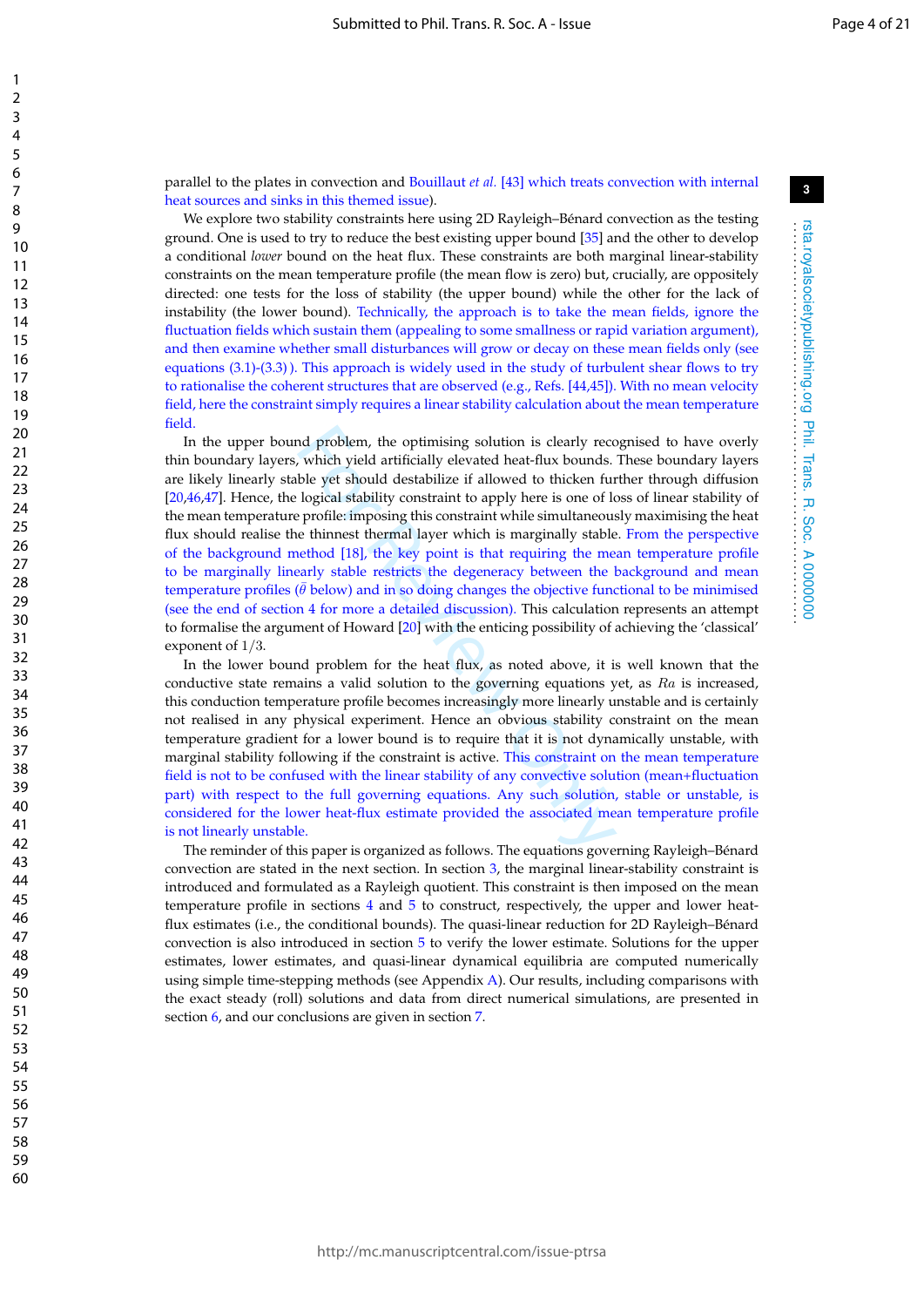$\mathbf{1}$ 

### 2. Problem formulation

We consider the dimensionless Boussinesq equations governing Rayleigh–Bénard convection in a 2D fluid layer (in the  $x$ – $z$  plane) that is heated from below and cooled from above:

$$
\frac{1}{Pr} (\partial_t \mathbf{u} + \mathbf{u} \cdot \nabla \mathbf{u}) = -\nabla p + \nabla^2 \mathbf{u} + Ra\hat{\mathbf{z}}T,
$$
\n(2.1)

$$
\nabla \cdot \mathbf{u} = 0,\tag{2.2}
$$

**4**

rsta.royalsocietypublishing.org Phil. Trans. R. Soc. A 0000000 . . . . . . . . . . . . . . . . . . . . . . . . . . . . . . . . . . . . . . . . . . . . . . . . . . . . . . . . . . . . . . . . . .

rsta.royalsocietypublishing.org Phil. Trans. R. Soc. A 0000000

$$
\partial_t T + \mathbf{u} \cdot \nabla T = \nabla^2 T,\tag{2.3}
$$

where  $\mathbf{u} = u\hat{\mathbf{x}} + w\hat{\mathbf{z}}$  is the velocity field, p is the pressure, and T is the temperature. In the dimensionless spatial domain  $(x, z) \in [0, \Gamma] \times [0, 1]$ , all fields are taken to be *Γ*-periodic in *x*. At the lower and upper walls (i.e.,  $z = 0$ , 1), the temperature is held fixed at 1 and 0, respectively, and the velocity field satisfies no-penetration and stress-free boundary conditions

$$
T = 1 \& w = \partial_z u = 0 \text{ at } z = 0; \quad T = 0 \& w = \partial_z u = 0 \text{ at } z = 1,
$$
 (2.4)

or no-slip boundary conditions

$$
T = 1 \& w = u = 0 \text{ at } z = 0; \quad T = 0 \& w = u = 0 \text{ at } z = 1. \tag{2.5}
$$

Let  $w = \partial_z u = 0$  at  $z = 0$ ;  $T = 0$  &  $w = \partial_z u = 0$  at<br>onditions<br>=1 &  $w = u = 0$  at  $z = 0$ ;  $T = 0$  &  $w = u = 0$  at  $z$ <br>meters govern the system: the domain aspect ratio<br>of the kinematic viscosity  $\nu$  to the thermal diffusiv<br> $Ra =$ Three control parameters govern the system: the domain aspect ratio  $\Gamma$ , the Prandtl number  $Pr = \nu/\kappa$ , the ratio of the kinematic viscosity  $\nu$  to the thermal diffusivity  $\kappa$  of the fluid, and the Rayleigh number  $Ra = \alpha g \Delta T h^3/(\nu \kappa)$ , the ratio of driving to damping forces, where  $\alpha$  is the thermal expansion coefficient, g is the gravitational acceleration,  $\Delta T$  is the dimensional temperature drop from the bottom boundary to the top one, and  $h$  is the layer thickness. The Nusselt number is defined as the ratio of the heat transport in the presence of convective motion to the conductive heat transport in the absence of fluid motion:

$$
Nu \equiv 1 + \lim_{\tilde{t} \to \infty} \frac{1}{\tilde{t}} \int_0^{\tilde{t}} \langle wT \rangle dt,
$$
\n(2.6)

where the angle brackets denote a spatial average, i.e., for some function  $f$ 

$$
\langle f \rangle \equiv \frac{1}{\Gamma} \int_0^1 \int_0^{\Gamma} f dx dz.
$$
 (2.7)

The equations of motion imply the equivalent expression [48 ]

$$
Nu = \lim_{\tilde{t} \to \infty} \frac{1}{\tilde{t}} \int_0^{\tilde{t}} ||\nabla T||^2 dt,
$$
\n(2.8)

where  $||f|| \equiv \langle |f|^2 \rangle^{1/2}$ .

The evolution equation for the (negative) scalar vorticity  $\Omega = \partial w/\partial x - \partial u/\partial z$  can be derived by taking the curl of Eq. (2.1):

$$
\frac{1}{Pr} (\partial_t \Omega + \mathbf{u} \cdot \nabla \Omega) = \nabla^2 \Omega + Ra \partial_x T,
$$
\n(2.9)

where  $\Omega|_{z=0,1}=0$  for the case of stress-free boundary conditions.

### 3. Linear-marginality constraint

We begin by introducing the linear stability constraint and expressing the result as a Rayleigh quotient. The governing equations linearized about the general mean base state,  $T_B(z)$  &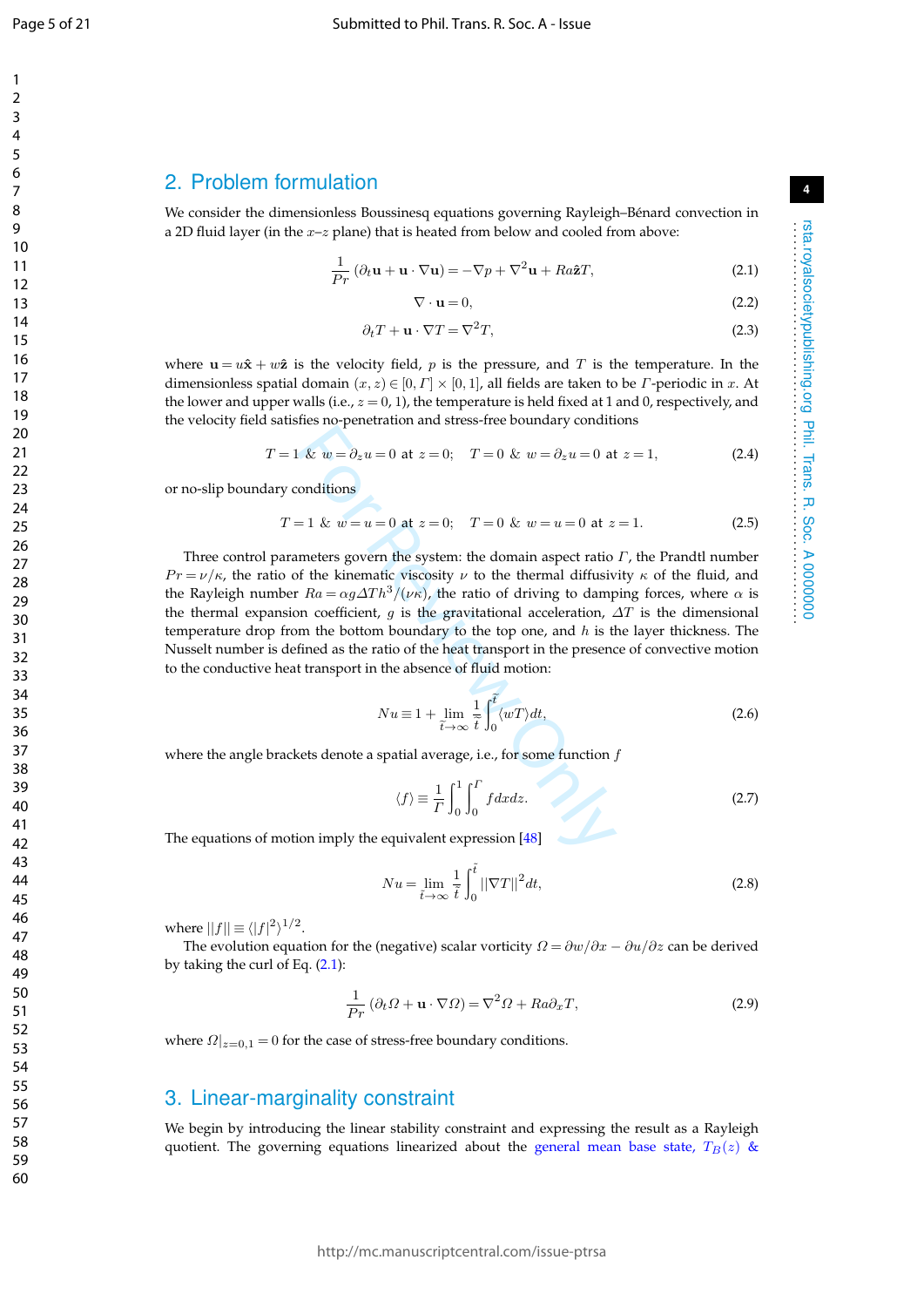$\mathbf{1}$ 

**5**

rsta.royalsocietypublishing.org Phil. Trans. R. Soc. A 0000000 . . . . . . . . . . . . . . . . . . . . . . . . . . . . . . . . . . . . . . . . . . . . . . . . . . . . . . . . . . . . . . . . . .

rsta.royalsocietypublishing.org Phil. Trans. R. Soc. A 0000000<br>rsta.royalsocietypublishing.org Phil. Trans. R. Soc. A 0000000

 $\mathbf{U}_B(z) = \mathbf{0}$  (so  $\Omega_B = 0$ ) are

$$
\partial_t \theta = -w \partial_z T_B + \nabla^2 \theta,\tag{3.1}
$$

$$
\nabla \cdot \mathbf{u} = 0,\tag{3.2}
$$

$$
\frac{1}{Pr}\partial_t \Omega = \nabla^2 \Omega + Ra \partial_x \theta,\tag{3.3}
$$

where  $\theta$ , **u** and  $\Omega$  are small-amplitude disturbances to the temperature, velocity and vorticity fields, respectively. We introduce a stream function  $\psi$  to describe the fluid motion so that  $(u,w)$  =  $(\partial_z\psi, -\partial_x\psi)$  and  $\nabla^2\psi = -\Omega$ . Then, the linearized equations (3.1) and (3.3) can be expressed as

$$
\partial_t \theta = \partial_x \psi \partial_z T_B + \nabla^2 \theta,\tag{3.4}
$$

$$
\frac{1}{Pr}\partial_t(\nabla^2\psi) = -Ra\partial_x\theta + \nabla^4\psi,
$$
\n(3.5)

where the above disturbance equations are solved subject to

$$
\theta = 0 \& \psi = \partial_z^2 \psi = 0 \text{ at } z = 0 \text{ and } 1
$$
 (3.6)

for stress-free boundaries and

$$
\theta = 0 \& \psi = \partial_z \psi = 0 \text{ at } z = 0 \text{ and } 1 \tag{3.7}
$$

for no-slip boundaries.

The parameter equations are solved subject to<br>  $\theta = 0$  &  $\psi = \partial_z^2 \psi = 0$  at  $z = 0$  and 1<br>
Tries and<br>  $\theta = 0$  &  $\psi = \partial_z \psi = 0$  at  $z = 0$  and 1<br>
s.<br>
S.<br>
Exercy of the proportional to  $e^{-\lambda_1 t}$ . The resulting line<br>  $-\nabla^2 \theta$ Since the linearized system is autonomous in time, the time-dependence of the small perturbations can be taken to be proportional to  $e^{-\lambda_l t}$ . The resulting linear-stability eigenvalue problem is

$$
-\nabla^2 \theta - \partial_z T_B \partial_x \psi = \lambda_l \theta,\tag{3.8}
$$

$$
Ra\partial_x\theta - \nabla^4\psi = \lambda_l \frac{1}{Pr}\nabla^2\psi,\tag{3.9}
$$

where the infinitesimal perturbation decays exponentially in time if the real part of  $\lambda_l$ ,  $\Re(\lambda_l)$ , is *positive*. In matrix form, Eqs. (3.8)–(3.9) become

$$
L\mathbf{v} = \lambda_l M \mathbf{v},\tag{3.10}
$$

where

$$
L = \begin{bmatrix} -\nabla^2 & -\partial_z T_B \partial_x \\ Ra \partial_x & -\nabla^4 \end{bmatrix}; \quad \mathbf{v} = \begin{bmatrix} \theta(x, z) \\ \psi(x, z) \end{bmatrix}; \quad M = \begin{bmatrix} I & 0 \\ 0 & \frac{1}{Pr} \nabla^2 \end{bmatrix}.
$$
 (3.11)

In this investigation, we construct upper and lower heat-flux estimates subject to a marginal linear-stability constraint on the ground-state eigenvalue:

$$
\Re(\lambda_l^0) \ge 0. \tag{3.12}
$$

Below we express the eigenvalue  $\lambda_l$  and its complex conjugate using Rayleigh quotients. Defining the inner product

$$
(f,g) = \langle f^*g \rangle = \frac{1}{\Gamma} \int_0^1 \int_0^{\Gamma} f^*g dx dz,
$$
\n(3.13)

where  $f$  and  $g$  are vectors and the superscript '\*' denotes the complex conjugate, the adjoint of an operator  $F$  is obtained via

$$
\left(F\mathbf{v}, \mathbf{v}^{\dagger}\right) = \left(\mathbf{v}, F^{\dagger}\mathbf{v}^{\dagger}\right),\tag{3.14}
$$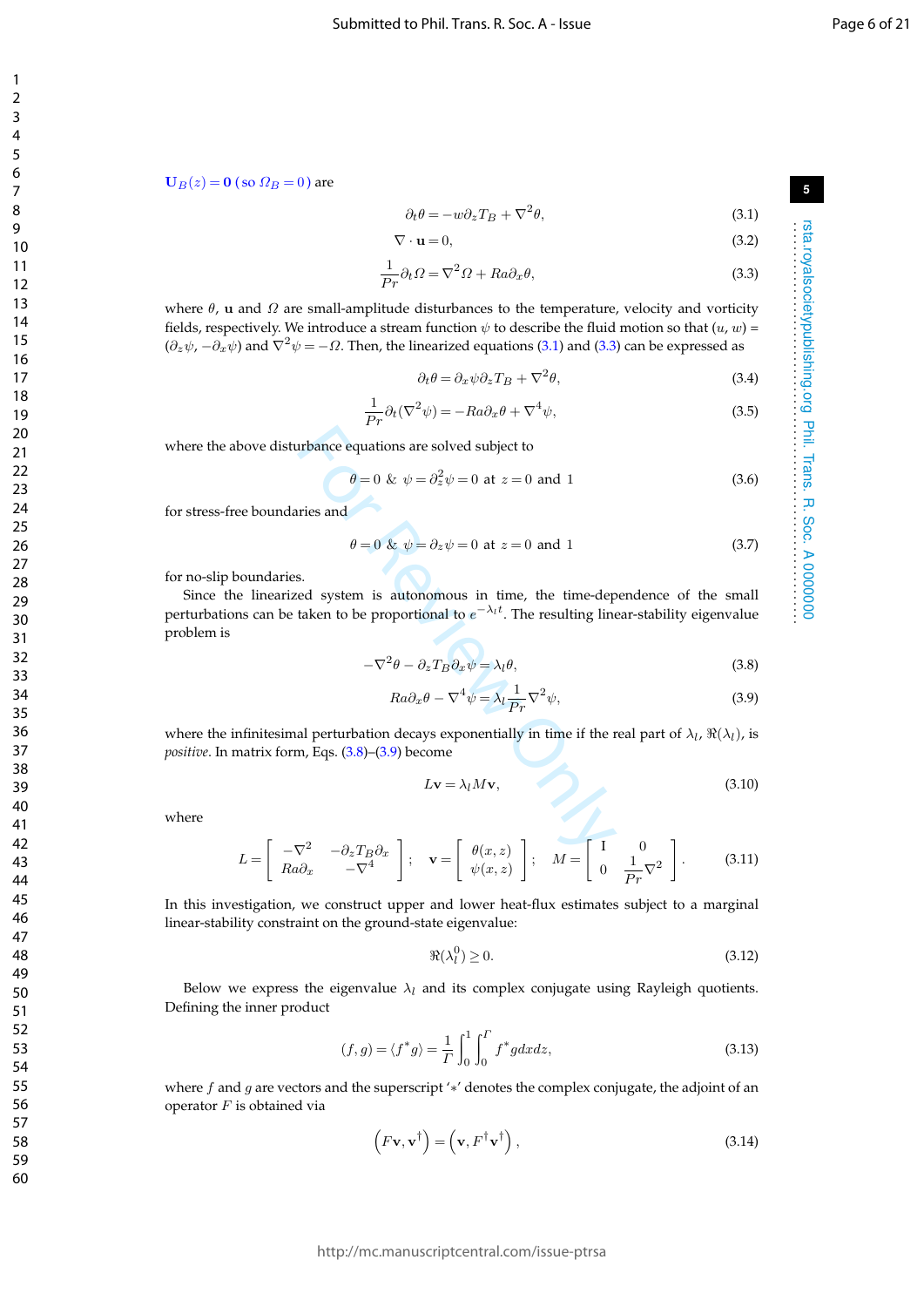$\mathbf{1}$  $\overline{2}$  $\overline{3}$  $\overline{4}$ 5 6  $\overline{7}$ 8  $\mathsf{o}$ 

rsta.royalsocietypublishing.org Phil. Trans. R. Soc. A 0000000 . . . . . . . . . . . . . . . . . . . . . . . . . . . . . . . . . . . . . . . . . . . . . . . . . . . . . . . . . . . . . . . . . .

Phil. Trans. R. Soc. A 0000000

rsta.royalsocietypublishing.org Phil. Trans. R. S.<br>rsta.royalsocietypublishing.org

where the superscript '†' denotes the adjoint. The adjoint operators of L and M, i.e.,  $L^\dagger$  and  $M^\dagger$ , can be obtained using integration by parts, e.g.,

$$
\begin{array}{rcl}\n\left(L\mathbf{v},\mathbf{v}^{\dagger}\right) & = & \langle(-\nabla^2\theta^* - \partial_z T_B \partial_x \psi^*)\theta^{\dagger} + (Ra\partial_x \theta^* - \nabla^4 \psi^*)\psi^{\dagger}\rangle \\
& = & \langle\theta^*(-\nabla^2\theta^{\dagger} - Ra\partial_x \psi^{\dagger}) + \psi^*(\partial_z T_B \partial_x \theta^{\dagger} - \nabla^4 \psi^{\dagger})\rangle.\n\end{array}
$$

Hence, the adjoint linear-stability eigenvalue problem is

$$
L^{\dagger} \mathbf{v}^{\dagger} = \lambda_l^{\dagger} M^{\dagger} \mathbf{v}^{\dagger},\tag{3.15}
$$

where

$$
L^{\dagger} = \begin{bmatrix} -\nabla^2 & -Ra\partial_x \\ \partial_z T_B \partial_x & -\nabla^4 \end{bmatrix}; \quad \mathbf{v}^{\dagger} = \begin{bmatrix} \theta^{\dagger}(x, z) \\ \psi^{\dagger}(x, z) \end{bmatrix}; \quad M^{\dagger} = \begin{bmatrix} I & 0 \\ 0 & \frac{1}{Pr} \nabla^2 \end{bmatrix}.
$$
 (3.16)

Forming the appropriate Rayleigh quotients, we obtain:

$$
\lambda_l = \frac{\left(\mathbf{v}^\dagger, L\mathbf{v}\right)}{\left(\mathbf{v}^\dagger, M\mathbf{v}\right)}; \quad \lambda_l^\dagger = \frac{\left(\mathbf{v}, L^\dagger \mathbf{v}^\dagger\right)}{\left(\mathbf{v}, M^\dagger \mathbf{v}^\dagger\right)} = \frac{\left(L\mathbf{v}, \mathbf{v}^\dagger\right)}{\left(M\mathbf{v}, \mathbf{v}^\dagger\right)} = \lambda_l^*.
$$
\n(3.17)

iate Rayleigh quotients, we obtain:<br>  $= \frac{(\mathbf{v}^{\dagger}, L\mathbf{v})}{(\mathbf{v}^{\dagger}, M\mathbf{v})}$ ;  $\lambda_l^{\dagger} = \frac{(\mathbf{v}, L^{\dagger} \mathbf{v}^{\dagger})}{(\mathbf{v}, M^{\dagger} \mathbf{v}^{\dagger})} = \frac{(L\mathbf{v}, \mathbf{v}^{\dagger})}{(M\mathbf{v}, \mathbf{v}^{\dagger})} = \lambda_l^*$ .<br>
Spiegel [49] that  $\mathcal{A$ It has been proved by Spiegel [49] that  $\Im(\lambda_l)=0$  when  $\Re(\lambda_l)\leq 0$  for general  $T_B(z)$  for stress-free boundary conditions. As we focus on the marginal case in this study, below we assume that the ground-state eigenvalue  $\lambda^0_l$  in Eq. (3.<mark>1</mark>0) is real for all wavenumbers $^1$ . Then, the linear-marginality constraint (3.12) becomes

$$
\lambda_l^0 \ge 0. \tag{3.18}
$$

## 4. Upper heat-flux estimate based on linear marginality

In this section, we construct the upper heat-flux estimate subject to the marginal linear-stability constraint (3.18) within the Constantin–Doering–Hopf (CDH) variational framework. For brevity and simplicity, the implementation is performed only for the stress-free case.

We begin by decomposing the temperature field  $T(x,z,t)$  into a time-independent background profile  $\tau(z)$  plus an arbitrarily large perturbation  $\theta(x,z,t)$ :

$$
T(x, z, t) = \tau(z) + \theta(x, z, t), \qquad (4.1)
$$

where  $\tau(0) = 1$ ,  $\tau(1) = 0$ , and  $\theta(x, 0, t) = \theta(x, 1, t) = 0$ . Then, Eq. (2.3) becomes

$$
\partial_t \theta + \mathbf{u} \cdot \nabla \theta = \nabla^2 \theta + \partial_z^2 \tau - w \partial_z \tau.
$$
 (4.2)

Following Whitehead & Doering [34,50], the equations of motion together with the background decomposition and the stress-free boundary conditions imply

$$
\frac{1}{2}\frac{d}{dt}||\mathbf{u}||^2 = -Pr||\nabla \mathbf{u}||^2 + PrRa\langle w\theta \rangle,
$$
\n(4.3)

$$
||\nabla T||^2 = ||\nabla \theta||^2 + \int_0^1 [2\partial_z \tau \partial_z \overline{\theta} + (\partial_z \tau)^2] dz,
$$
\n(4.4)

$$
\frac{1}{2}\frac{d}{dt}||\theta||^2 = -||\nabla\theta||^2 - \int_0^1 \partial_z \tau \partial_z \overline{\theta} dz - \langle w\theta \partial_z \tau \rangle,\tag{4.5}
$$

$$
\frac{1}{2}\frac{d}{dt}||\Omega||^2 = -Pr||\nabla\Omega||^2 + PrRa\langle\Omega\partial_x\theta\rangle,\tag{4.6}
$$

where the overline denotes the horizontal average. As the infinite long-time averages of the lefthand sides of Eqs.  $(4.3)$ ,  $(4.5)$  and  $(4.6)$  vanish, the Nusselt number  $Nu$   $(2.8)$  can also be expressed

<sup>1</sup>This assumption is also verified using a standard optimization package for both no-slip and stress-free boundary conditions.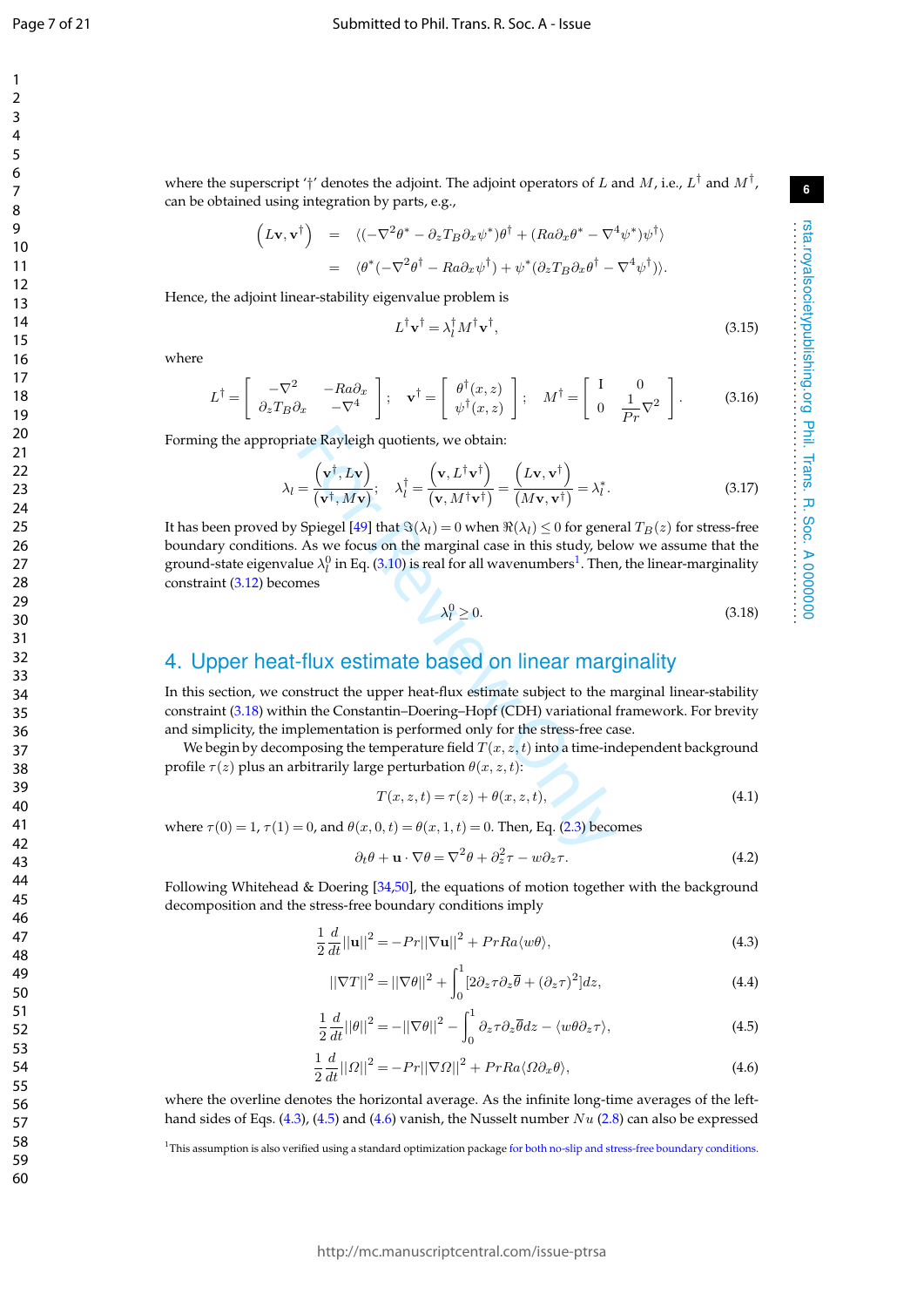as the following combination [34 ,51 –53]:

$$
Nu \equiv \lim_{\tilde{t} \to \infty} \frac{1}{\tilde{t}} \int_0^{\tilde{t}} \left\{ \frac{b}{PrRa}(4.3) + (4.4) + c(4.5) + \frac{a}{PrRa^{3/2}}(4.6) \right\} dt
$$

$$
=\lim_{\tilde{t}\to\infty}\frac{1}{\tilde{t}}\int_0^{\tilde{t}}\left(nu-\frac{1}{1-b}\mathcal{Q}_e\right)dt,\tag{4.7}
$$

where  $a$ ,  $b$  and  $c$  are scalar 'balance' parameters for the enstrophy constraint and global energies, and

$$
nu = \frac{1}{1-b} \left[ \int_0^1 (\partial_z \tau)^2 dz - b + (c-2) \int_0^1 \partial_z^2 \tau \overline{\theta} dz - (c-1) \int_0^1 (\partial_z \overline{\theta})^2 dz \right],
$$
 (4.8)

$$
\mathcal{Q}_e = \left\langle (c-1) |\nabla \tilde{\theta}|^2 + \frac{a}{Ra^{3/2}} |\nabla \Omega|^2 + \frac{b}{Ra} \Omega^2 + c \partial_z \tau w \tilde{\theta} - \frac{a}{Ra^{1/2}} \Omega \partial_x \tilde{\theta} \right\rangle, \tag{4.9}
$$

-1) $|\nabla \theta|^2 + \frac{1}{Ra^3/2} |\nabla \Omega|^2 + \frac{1}{Ra} \Omega^2 + c \partial_z \tau w \theta - \frac{1}{Ra} \overline{\theta} = 0$ . If we can choose the background profile  $\tau$ (so that  $Q_e \ge 0$  for all functions  $\overline{\theta} = \overline{\theta}(x, z)$ ,  $\Omega = \Omega$  sundary conditions in x and homogeneou where  $\tilde{\theta} = \theta - \overline{\theta}$  and  $\tilde{\theta} = 0$ . If we can choose the background profile  $\tau(z)$  and coefficients  $a >$ 0,  $0 < b < 1$  and  $c > 1$  so that  $\mathcal{Q}_e \ge 0$  for all functions  $\tilde{\theta} = \tilde{\theta}(x, z)$ ,  $\Omega = \Omega(x, z)$ , and  $w = w(x, z)$ satisfying periodic boundary conditions in  $x$  and homogeneous Dirichlet conditions in  $z$  and the local constraint  $\nabla^2 w = \partial_x \Omega$ , then  $nu$  is an upper bound on  $Nu$ . Minimizing  $nu$  subject to the energy spectral constraint  $\mathcal{Q}_e \geq 0$  yields the optimal upper bound in the CDH framework. It should be noted that the positivity constraint for the quadratic form  $\mathcal{Q}_e \geq 0$  is equivalent to the non-negativity of the ground-state eigenvalue  $\lambda_e^0$  of the self-adjoint problem [35]:

$$
-2\nabla^2 \tilde{\theta} + \frac{c}{c-1} w \partial_z \tau + \frac{a}{Ra^{1/2}(c-1)} \partial_x \Omega = \lambda_e \tilde{\theta},\tag{4.10}
$$

$$
-\frac{2a}{Ra^{3/2}}\nabla^2\Omega + \frac{2b}{Ra}\Omega - \frac{a}{Ra^{1/2}}\partial_x\tilde{\theta} + \partial_x\gamma = \lambda_e\Omega,
$$
\n(4.11)

$$
\nabla^2 \gamma + c\tilde{\theta}\partial_z \tau = 0,\tag{4.12}
$$

$$
\nabla^2 w - \partial_x \Omega = 0,\tag{4.13}
$$

where the Lagrange-multiplier field  $\gamma(x, z)$  enforcing the local constraint (4.13) satisfies periodic boundary conditions in  $x$  and homogenous Dirichlet conditions in  $z$ .

Below we impose the marginal linear-stability constraint  $(3.18)$  on the mean temperature profile  $T = \tau + \theta$  within the CDH framework. The Lagrange functional corresponding to this optimization problem can be expressed as

$$
\mathcal{L} = nu - \left\langle (c-1)|\nabla \tilde{\theta}|^2 + \frac{a}{Ra^{3/2}}|\nabla \Omega|^2 + \frac{b}{Ra} \Omega^2 + c\partial_z \tau w \tilde{\theta} - \frac{a}{Ra^{1/2}} \Omega \partial_x \tilde{\theta} \right\rangle
$$

$$
- \left\langle \gamma (\nabla^2 w - \partial_x \Omega) \right\rangle - d\lambda_l^0,
$$
(4.14)

where the (positive) term  $1/(1-b)$  from Eq. (4.7) is omitted for simplification without affecting the optimal upper bound as we pursue the marginality of  $\mathcal{Q}_e$ ,  $d$  is a scalar Lagrange multiplier related to the linear-stability constraint, and  $\lambda_l^0$  is assumed to be real as discussed in section 3. The variables  $\tau$ ,  $\theta$ ,  $a$ ,  $b$  and  $c$  are determined by minimizing  $nu$ , subject to the energy spectral constraint  $\mathcal{Q}_e\geq 0$  (i.e.,  $\lambda_e^0\geq 0$ ) and the linear-stability constraint  $\lambda_l^0\geq 0$ . From section 3,

$$
d\lambda_l^0 = d \frac{\langle {\bf v^\dagger}^* L {\bf v} \rangle}{\langle {\bf v^\dagger}^* M {\bf v} \rangle} = d \frac{\langle \theta_l^{\dagger *}[-\nabla^2 \theta_l - \partial_z(\tau + \overline{\theta}) \partial_x \psi_l] + \psi_l^{\dagger *} (Ra \partial_x \theta_l - \nabla^4 \psi_l) \rangle}{\langle \theta_l^{\dagger *} \theta_l + \psi_l^{\dagger *} \frac{1}{Pr} \nabla^2 \psi_l \rangle},
$$
  
=  $R a^{-1} \langle \theta_l^{\dagger *}[-\nabla^2 \theta_l - \partial_z(\tau + \overline{\theta}) \partial_x \psi_l] + \psi_l^{\dagger *} (Ra \partial_x \theta_l - \nabla^4 \psi_l) \rangle,$  (4.15)

123456789

 $\mathbf{1}$  $\overline{2}$  $\overline{3}$  $\overline{4}$ 5 6  $\overline{7}$ 8 9

**7**

rsta.royalsocietypublishing.org Phil. Trans. R. Soc. A 0000000 . . . . . . . . . . . . . . . . . . . . . . . . . . . . . . . . . . . . . . . . . . . . . . . . . . . . . . . . . . . . . . . . . .

rsta.royalsocietypublishing.org Phil. Trans. R. Soc. A 0000000<br>rsta.royalsocietypublishing.org Phil. Trans. R. Soc. A 0000000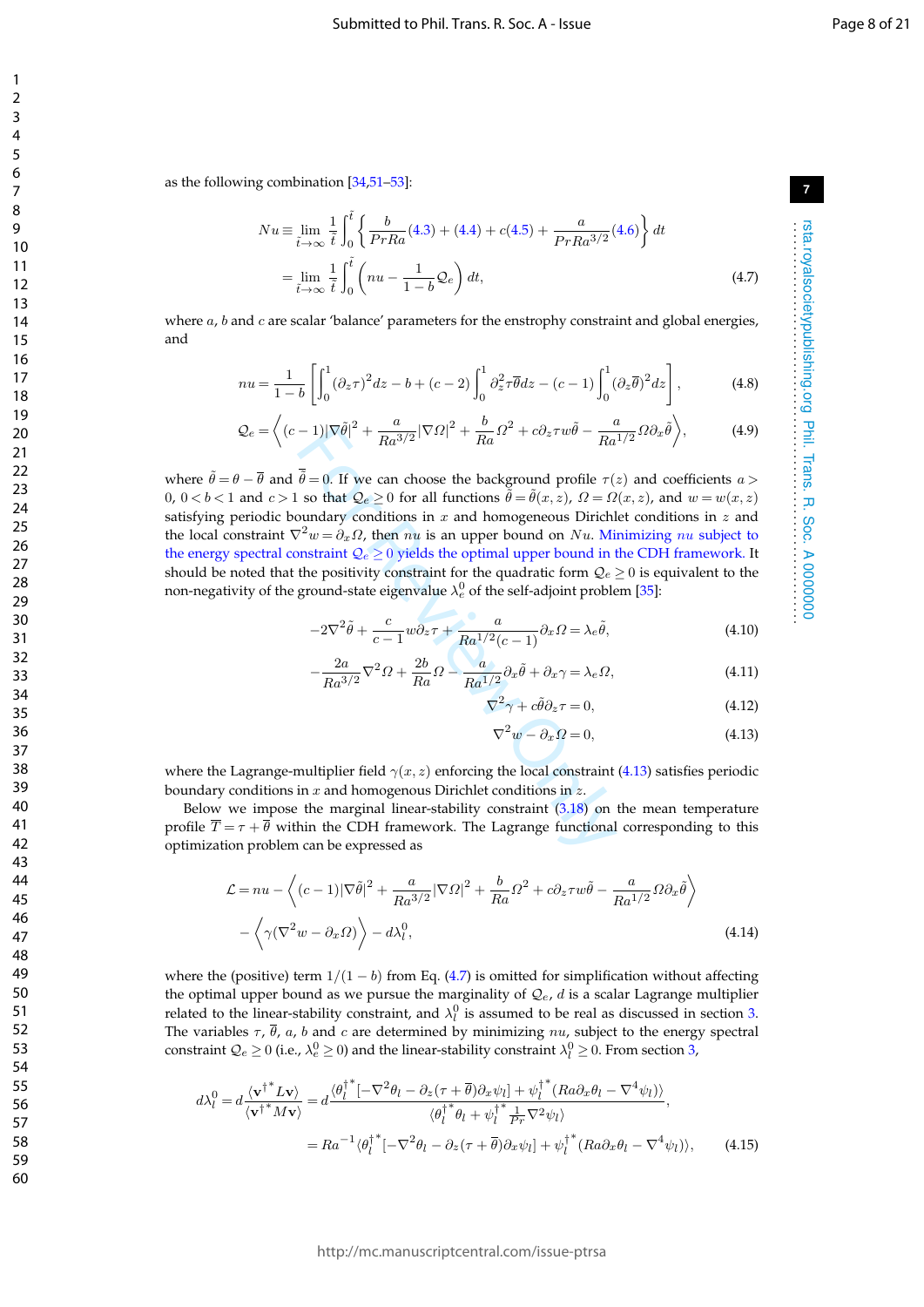$\mathbf{1}$  $\overline{2}$  $\overline{\mathbf{3}}$  $\overline{4}$ 5 6  $\overline{7}$ 8 9

where the eigenfunctions  $\theta_l$  and  $\psi_l$  and their adjoints for the linear-stability eigenvalue problem are normalized so that  $\langle \theta_l^\dagger$ \* $\theta_l + \psi_l^{\dagger}$  $\int_{\overline{P}}^{*} \frac{1}{P_{\overline{P}}} \nabla^2 \psi_l \rangle = dRa$ . Then, Eq. (4.14) can be written as

$$
\mathcal{L} = nu - \left\langle (c-1)|\nabla \tilde{\theta}|^2 + \frac{a}{Ra^{3/2}}|\nabla \Omega|^2 + \frac{b}{Ra} \Omega^2 + c\partial_z \tau w \tilde{\theta} - \frac{a}{Ra^{1/2}} \Omega \partial_x \tilde{\theta} \right\rangle - \left\langle \gamma(\nabla^2 w - \partial_x \Omega) \right\rangle - Ra^{-1} \langle \theta_l^{+*} [-\nabla^2 \theta_l - \partial_z(\tau + \overline{\theta}) \partial_x \psi_l] + \psi_l^{+*} (Ra \partial_x \theta_l - \nabla^4 \psi_l ) \rangle. \tag{4.16}
$$

The first variations (Frechet derivatives) of this functional with respect to  $\tau$ ,  $\bar{\theta}$ ,  $\tilde{\theta}$ ,  $\Omega$ ,  $w$ ,  $\gamma$ ,  $a$ ,  $b$ ,  $c$ ,  $\theta_l^\dagger$ \*,  $\psi_l^{\dagger}$ <sup>\*</sup>,  $\theta_l$ , and  $\psi_l$  (i.e.  $\delta\mathcal{L}/\delta\tau = 0$ ,  $\delta\mathcal{L}/\delta\tilde{\theta} = 0$ , etc.) yield the Euler–Lagrange equations

$$
-\partial_z^2 \tau + \frac{2(c-1)(1-b)}{c} \partial_z(\overline{w\theta}) + \frac{1-b}{cRa} \partial_z(\overline{\theta_l^*} \partial_x \psi_l) = 0, \quad (4.17)
$$

$$
-\partial_z^2 \overline{\theta} - \frac{(c-2)(1-b)}{c} \partial_z(\overline{w\theta}) - \frac{1-b}{cRa} \partial_z(\overline{\theta_l^{\dagger}}^* \partial_x \psi_l) = 0, \quad (4.18)
$$

$$
-2\nabla^2 \tilde{\theta} + \frac{c}{c-1} w \partial_z \tau + \frac{a}{Ra^{1/2}(c-1)} \partial_x \Omega = 0, \qquad (4.19)
$$

$$
-\frac{2a}{Ra^{3/2}}\nabla^2\Omega + \frac{2b}{Ra}\Omega - \frac{a}{Ra^{1/2}}\partial_x\tilde{\theta} + \partial_x\gamma = 0,\qquad(4.20)
$$

$$
\nabla^2 \gamma + c\tilde{\theta}\partial_z \tau = 0, \qquad (4.21)
$$

$$
\nabla^2 w - \partial_x \Omega = 0, \qquad (4.22)
$$

$$
-2\nabla^2 \tilde{\theta} + \frac{c}{c-1} w \partial_z \tau + \frac{a}{Ra^{1/2}(c-1)} \partial_x \Omega = 0, \quad (4.19)
$$

$$
-\frac{2a}{Ra^{3/2}} \nabla^2 \Omega + \frac{2b}{Ra} \Omega - \frac{a}{Ra^{1/2}} \partial_x \tilde{\theta} + \partial_x \gamma = 0, \quad (4.20)
$$

$$
\nabla^2 \gamma + c \tilde{\theta} \partial_z \tau = 0, \quad (4.21)
$$

$$
\nabla^2 w - \partial_x \Omega = 0, \quad (4.22)
$$

$$
-\left\langle \frac{1}{Ra^{3/2}} |\nabla \Omega|^2 - \frac{1}{Ra^{1/2}} \Omega \partial_x \tilde{\theta} \right\rangle = 0, \quad (4.23)
$$

$$
\left\{ \frac{Ra \left( \int_0^1 (\partial_z \tau)^2 dz - 1 + (c-2) \int_0^1 \partial_z^2 \overline{\theta} dz - (c-1) \int_0^1 (\partial_z \overline{\theta})^2 dz \right)}{\langle \Omega^2 \rangle} \right\}^{1/2} = 0, \quad (4.24)
$$

$$
\left\langle \frac{1}{1 - b} [\partial_z^2 \tau \overline{\theta} - (\partial_z \overline{\theta})^2] - (|\nabla \tilde{\theta}|^2 + \tilde{\theta} w \partial_z \tau) \right\rangle = 0, \quad (4.25)
$$

$$
-\nabla^2 \theta_l - \partial_z (\tau + \overline{\theta}) \partial_x \psi_l = 0, \quad (4.26)
$$

$$
Ra \partial_x \theta_l - \nabla^4 \psi_l = 0, \quad (4.27)
$$

$$
-\nabla^2 \theta_l^{\dagger} - Ra \partial_x \psi_l^{\dagger} = 0, \quad (4.28)
$$
ship between the linear-stability eigenfunctions and their adjoints for marginal modes

$$
b-1+\left\{\frac{Ra\left(\int_0^1(\partial_z\tau)^2dz-1+(c-2)\int_0^1\partial_z^2\tau\overline{\theta}dz-(c-1)\int_0^1(\partial_z\overline{\theta})^2dz\right)}{\langle\Omega^2\rangle}\right\}^{1/2}=0,\qquad(4.24)
$$

$$
\left\langle \frac{1}{1-b} [\partial_z^2 \tau \overline{\theta} - (\partial_z \overline{\theta})^2] - (|\nabla \tilde{\theta}|^2 + \tilde{\theta} w \partial_z \tau) \right\rangle = 0, \quad (4.25)
$$

$$
-\nabla^2 \theta_l - \partial_z(\tau + \overline{\theta}) \partial_x \psi_l = 0, \qquad (4.26)
$$

$$
Ra\partial_x\theta_l - \nabla^4\psi_l = 0, \qquad (4.27)
$$

$$
-\nabla^2 \theta_l^{\dagger} - Ra \partial_x \psi_l^{\dagger} = 0, \qquad (4.28)
$$

$$
\partial_z(\tau + \overline{\theta})\partial_x\theta_l^{\dagger} - \nabla^4\psi_l^{\dagger} = 0. \qquad (4.29)
$$

The relationship between the linear-stability eigenfunctions and their adjoints for marginal modes will be discussed in the next section. After taking an x-derivative and rescaling, we can rewrite Eq. (4.20) as

$$
-2\nabla^2(\partial_x \Omega) + \frac{2b}{a}Ra^{1/2}\partial_x \Omega - Ra\partial_x^2 \tilde{\theta} + \frac{Ra^{3/2}}{a}\partial_x^2 \gamma = 0.
$$
 (4.30)

Since  $\langle \varOmega \cdot \delta \mathcal{L} / \delta \varOmega \rangle = 0$ , namely

$$
\left\langle -\frac{2a}{Ra^{3/2}}|\nabla\Omega|^2 - \frac{2b}{Ra}\Omega^2 + \frac{a}{Ra^{1/2}}\Omega\partial_x\tilde{\theta} - \Omega\partial_x\gamma \right\rangle = 0,\tag{4.31}
$$

hence from Eq. (4.23), Eq. (4.31) becomes

$$
a = \frac{Ra^{3/2}\langle \gamma \partial_x \Omega \rangle - 2bRa^{1/2}\langle \Omega^2 \rangle}{\langle |\nabla \Omega|^2 \rangle}.
$$
\n(4.32)

Solving the Euler–Lagrange equations (4.17)–(4.19), (4.30), (4.21), (4.22), (4.32), and (4.24)–(4.27 ) subject to the energy spectral constraint  $\lambda_e^0\geq 0$  and the linear-stability constraint  $\lambda_l^0\geq 0$  yields the optimal mean temperature  $\overline{T} = \tau + \theta$  and the upper estimate  $Nu_{cdhl} = nu$ .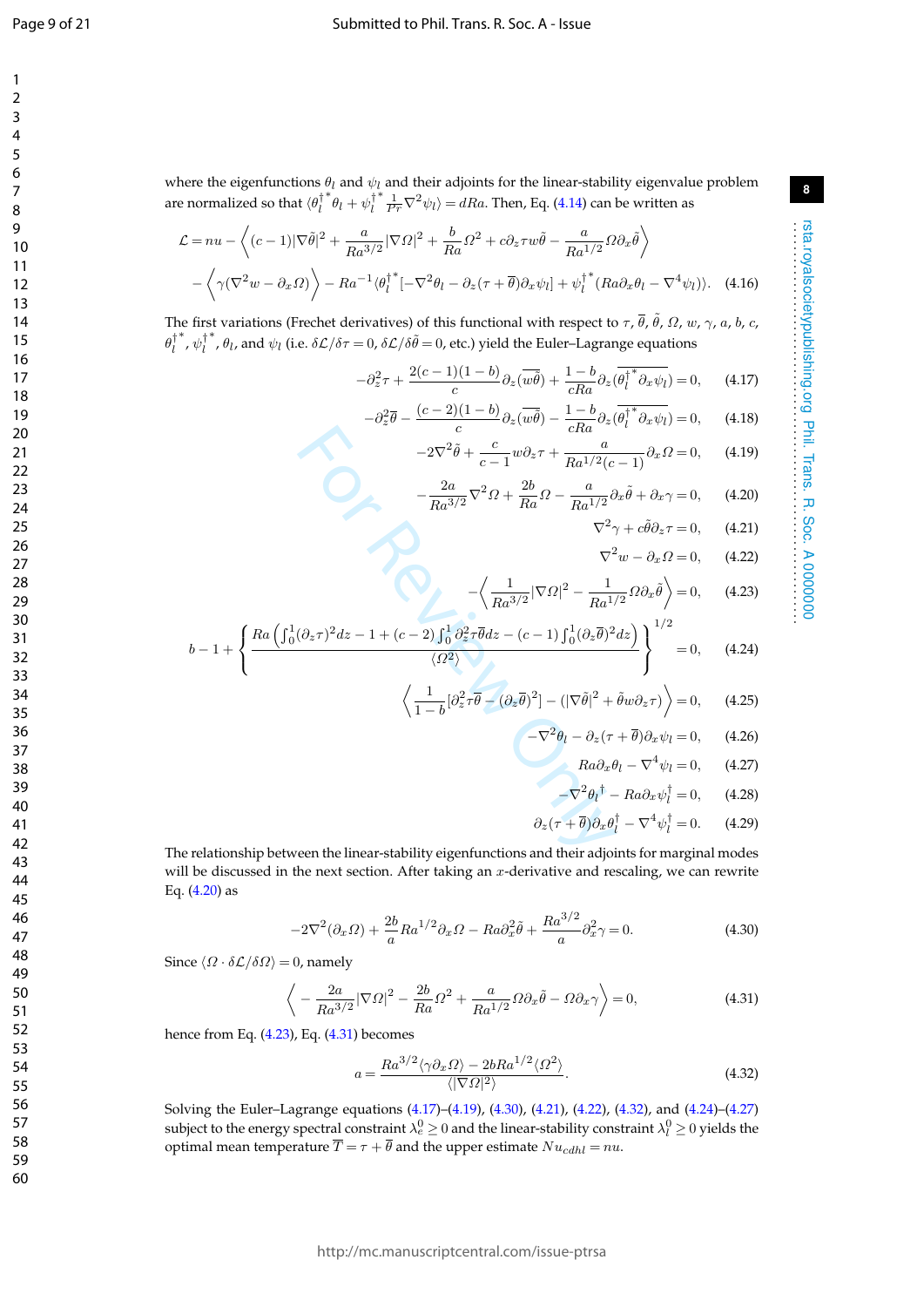At this point, it is worth clarifying the effect of the linear stability constraint. Setting  $c = 2$ for illustrative purposes, the objective functional to be maximised over  $\theta$  (to construct an upper bound) and minimised over  $\tau$  subject to the energy spectral constraint (4.9) (to obtain the lowest upper bound) is then simply

$$
nu = \frac{1}{1-b} \left[ \int_0^1 (\partial_z \tau)^2 - (\partial_z \overline{\theta})^2 dz - b \right].
$$
 (4.33)

In the absence of the linear stability constraint, the Euler-Lagrange equation (4.18) forces  $\theta =$ 0. With the linear stability constraint,  $\theta$  can no longer vanish and the objective functional is necessarily reduced. A reasonable estimate of the size of this reduction can be made by assuming a piecewise-linear profile for  $\overline{T}$  with boundary layers of thickness  $O(Ra^{-1/3})$  (and zero interior gradient following Howard [20]) and the background profile with the usual boundary layers of thickness  $O(Ra^{-1/2})$  to be marginally energy stable. Then

$$
\int_0^1 (\partial_z \tau)^2 - (\partial_z \overline{\theta})^2 dz = \int_0^1 \partial_z \overline{T} (2 \partial_z \tau - \partial_z \overline{T}) dz = O(Ra^{1/3}).
$$
 (4.34)

implying  $nu \sim Ra^{1/3}$  rather than the usual  $Ra^{1/2}$ . This simple estimate motivated the numerical treatment of the full variational problem.

### 5. Lower heat-flux estimate based on linear marginality

 $(\partial_z \tau)^2 - (\partial_z \overline{\theta})^2 dz = \int_0^1 \partial_z \overline{T}(2\partial_z \tau - \partial_z \overline{T}) dz = O(Ra$ <br>
rather than the usual  $Ra^{1/2}$ . This simple estimate m<br>
ratiational problem.<br>
FilUX estimate based on linear marginal lines<br>
e lower heat-flux estimate subject to Next, we construct the lower heat-flux estimate subject to the marginal linear-stability constraint (3.18) for both the stress-free and no-slip scenarios. Given the time- and horizontally-averaged temperature profile

$$
\overline{\overline{T}}(z) = \lim_{\tilde{t} \to \infty} \frac{1}{\tilde{t}} \int_0^{\tilde{t}} \frac{1}{\Gamma} \int_0^{\Gamma} \overline{T(x, z, t)} dx dt,
$$
\n(5.1)

the perturbation temperature is defined so that  $\theta(x, z, t) = T(x, z, t) - T(z)$  and  $\theta = 0$ . Then, Eq.  $(2.8)$  gives

$$
Nu = \lim_{\tilde{t}\to\infty} \frac{1}{\tilde{t}} \int_0^{\tilde{t}} ||\nabla\theta||^2 dt + \int_0^1 (\partial_z \overline{\overline{T}})^2 dz \ge \int_0^1 (\partial_z \overline{\overline{T}})^2 dz.
$$
 (5.2)

A rigorous albeit trivial lower bound of  $Nu\geq 1$  for Rayleigh–Bénard convection is achieved by the conduction solution  $T = 1 - z$ . In this section, however, we seek a better lower estimate by using the marginal linear-stability constraint  $(3.18)$  on T to exclude the conduction solution, i.e., by minimizing  $\int_0^1(\partial_z\overline{\overline{T}})^2dz$  subject to  $\lambda_l^0\geq 0.$  To compute the optimal  $\overline{\overline{T}}$  efficiently, we work directly with the corresponding Euler–Lagrange equations derived by identifying a Lagrange functional for this optimization problem:

$$
\mathcal{L} = \int_0^1 (\partial_z \overline{\overline{T}})^2 dz - d\lambda_l^0
$$
  
= 
$$
\int_0^1 (\partial_z \overline{\overline{T}})^2 dz - d \frac{\langle v^{\dagger *} L v \rangle}{\langle v^{\dagger *} M v \rangle}
$$
  
= 
$$
\int_0^1 (\partial_z \overline{\overline{T}})^2 dz - d \frac{\langle \theta^{\dagger *} (-\nabla^2 \theta - \partial_z \overline{\overline{T}} \partial_x \psi) + \psi^{\dagger *} (Ra \partial_x \theta - \nabla^4 \psi) \rangle}{\langle \theta^{\dagger *} \theta + \psi^{\dagger *} \frac{1}{Pr} \nabla^2 \psi \rangle},
$$
(5.3)

where the first term in  $\mathcal L$  is the objective functional to be minimized, d is a scalar Lagrange multiplier related to the linear-stability constraint, and  $\lambda_l^0$  is assumed to be real (see section 3).

123456789

 $\mathbf{1}$  $\overline{2}$  $\overline{3}$  $\overline{4}$ 5 6  $\overline{7}$ 8  $\mathsf{o}$ 

**9**

rsta.royalsocietypublishing.org Phil. Trans. R. Soc. A 0000000 . . . . . . . . . . . . . . . . . . . . . . . . . . . . . . . . . . . . . . . . . . . . . . . . . . . . . . . . . . . . . . . . . .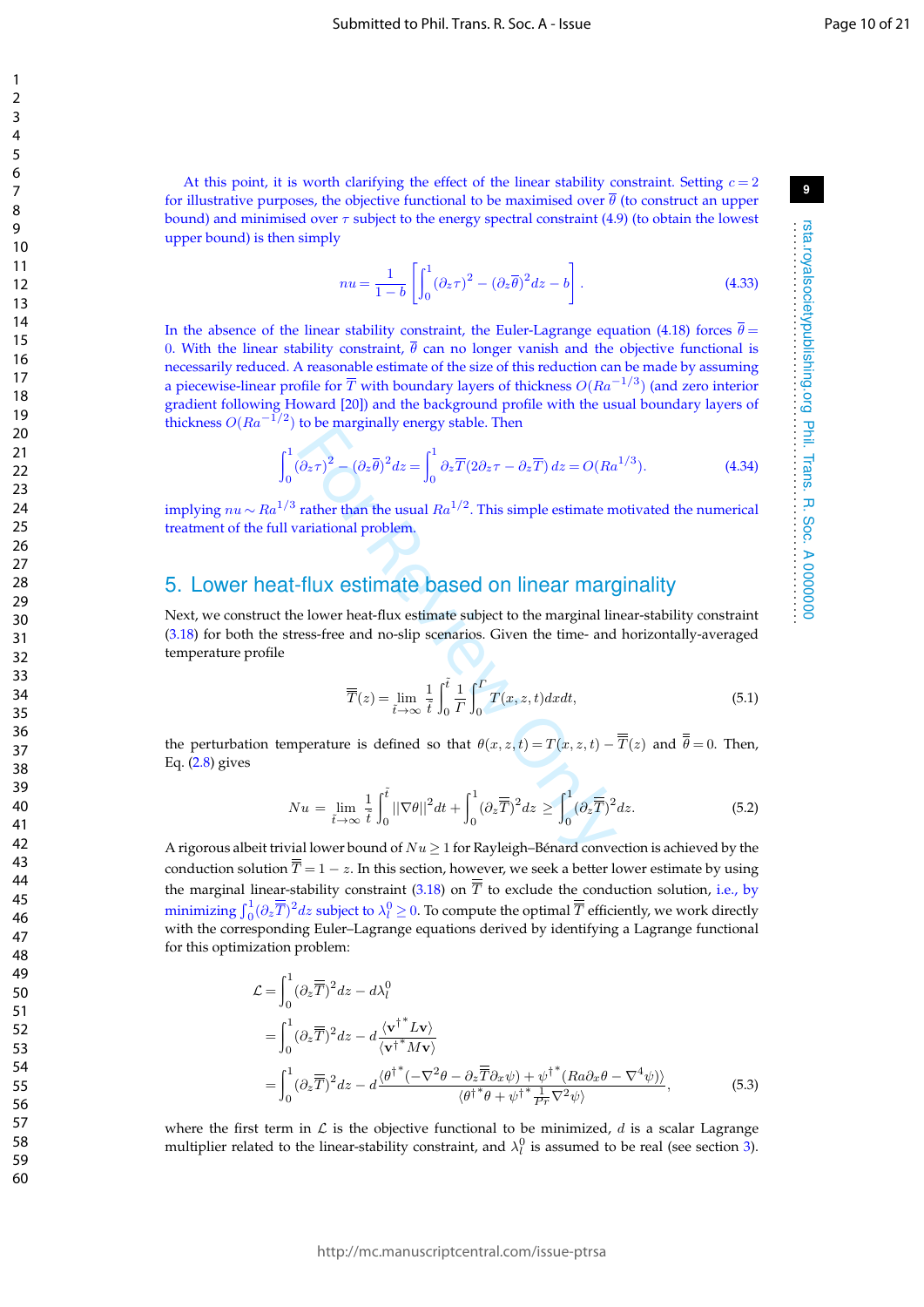$\mathbf{1}$  $\overline{2}$  $\overline{3}$  $\overline{4}$ 5 6  $\overline{7}$ 8 9

rsta.royalsocietypublishing.org Phil. Trans. R. Soc. A 0000000 . . . . . . . . . . . . . . . . . . . . . . . . . . . . . . . . . . . . . . . . . . . . . . . . . . . . . . . . . . . . . . . . . .

rsta.royalsocietypublishing.org Phil. Trans. R. Soc. A 00000000

We then normalize the eigenfunctions by setting  $\braket{\theta^\dagger}^* \theta + \psi^\dagger^\ast \frac{1}{Pr} \nabla^2 \psi = d$ , so Eq. (5.3) becomes

$$
\mathcal{L} = \int_0^1 (\partial_z \overline{\overline{T}})^2 dz - \langle \theta^{\dagger}^* (-\nabla^2 \theta - \partial_z \overline{\overline{T}} \partial_x \psi) + \psi^{\dagger}^* (Ra \partial_x \theta - \nabla^4 \psi) \rangle.
$$
 (5.4)

The first variations of this functional with respect to  $\overline{ \overline{T} }$ ,  ${\theta^{\dagger}}^*$ ,  ${\psi^{\dagger}}^*$ ,  $\theta$ , and  $\psi$  (i.e.,  $\delta{\cal L}/\delta\overline{\overline{T}}=0$ ,  $\delta\mathcal{L}/\delta{\theta^{\dagger}}^* = 0$ , etc.), respectively, yield the Euler–Lagrange equations

$$
-2\partial_z^2 \overline{\overline{T}} - \partial_z(\overline{\theta^*}^* \partial_x \overline{\psi}) = 0, \qquad (5.5)
$$

$$
-\nabla^2 \theta - \partial_z \overline{\overline{T}} \partial_x \psi = 0, \qquad (5.6)
$$

$$
Ra\partial_x\theta - \nabla^4\psi = 0, \qquad (5.7)
$$

$$
-\nabla^2 \theta^\dagger - Ra \partial_x \psi^\dagger = 0, \qquad (5.8)
$$

$$
\partial_z \overline{\overline{T}} \partial_x \theta^{\dagger} - \nabla^4 \psi^{\dagger} = 0, \qquad (5.9)
$$

where Eqs.  $(5.6)$  and  $(5.7)$  correspond to the marginally-stable version of the direct eigenvalue problem (3.8) and (3.9), and correspondingly for Eqs. (5.8) and (5.9) for the adjoint problem.

The solution to Eqs.  $(5.5)$ – $(5.9)$  can be obtained by expressing

$$
\theta = \sum_{n=1}^{N} \hat{\theta}_n(z) \sin(nkx), \quad \psi = \sum_{n=1}^{N} \hat{\psi}_n(z) \cos(nkx), \tag{5.10}
$$

$$
\partial_z f \partial_x \psi = 0,
$$
\n
$$
\partial_y f = 0,
$$
\n
$$
\partial_z f \partial_x \psi = 0,
$$
\n
$$
\partial_z f \partial_y \psi = 0,
$$
\n
$$
\partial_z f \partial_y \psi = 0,
$$
\n
$$
\partial_z f \partial_y \psi = 0,
$$
\n
$$
\partial_z f \partial_y \psi = 0,
$$
\n
$$
\partial_z f \partial_y \psi = 0,
$$
\n
$$
\partial_z f \partial_y \psi = 0,
$$
\n
$$
\partial_z f \partial_y \psi = 0,
$$
\n
$$
\partial_z f \partial_y \psi = 0,
$$
\n
$$
\partial_z f \partial_y \psi = 0,
$$
\n
$$
\partial_z f \partial_y \psi = 0,
$$
\n
$$
\partial_z f \partial_y \psi = 0,
$$
\n
$$
\partial_z f \partial_y \psi = 0,
$$
\n
$$
\partial_z f \partial_y \psi = 0,
$$
\n
$$
\partial_z f \partial_y \psi = 0,
$$
\n
$$
\partial_z f \partial_y \psi = 0,
$$
\n
$$
\partial_z f \partial_y \psi = 0,
$$
\n
$$
\partial_z f \partial_y \psi = 0,
$$
\n
$$
\partial_z f \partial_y \psi = 0,
$$
\n
$$
\partial_z f \partial_y \psi = 0,
$$
\n
$$
\partial_z f \partial_y \psi = 0,
$$
\n
$$
\partial_z f \partial_y \psi = 0,
$$
\n
$$
\partial_z f \partial_y \psi = 0,
$$
\n
$$
\partial_z f \partial_y \psi = 0,
$$
\n
$$
\partial_z f \partial_y \psi = 0,
$$
\n
$$
\partial_z f \partial_y \psi = 0,
$$
\n
$$
\partial_z f \partial_y \psi = 0,
$$
\n
$$
\partial_z f \partial_y \psi = 0,
$$
\n
$$
\partial_z f \partial_y \psi = 0,
$$
\n
$$
\partial_z f \partial_y \psi = 0,
$$
\n
$$
\partial_z f \partial_y \psi = 0,
$$
\n
$$
\partial_z f \partial_y \psi = 0,
$$
\n
$$
\partial_z f \partial_y \psi = 0,
$$
\n
$$
\partial_z f \partial_y \psi = 0,
$$
\n
$$
\partial_z f \partial_y \psi
$$

where *n* is the horizontal mode number, N is a suitably large truncation index and  $k = 2\pi/\Gamma$  is the fundamental wavenumber. The equations (5.6)–(5.9) indicate that

$$
\hat{\theta}_n = \left[D^2 - (nk)^2\right] \hat{\psi}_n^{\dagger} \quad \text{and} \quad \hat{\psi}_n = \hat{\theta}_n^{\dagger},\tag{5.12}
$$

where  $D \equiv d/dz$ . Then substituting Eqs. (5.10)–(5.12) into Eqs. (5.5)–(5.7) gives

$$
-2D^2\overline{\overline{T}} + \frac{1}{2}D\sum_{n=1}^{N}(nk\hat{\psi}_n^2) = 0,
$$
\n(5.13)

$$
-\left[D^2 - (nk)^2\right]\hat{\theta}_n + D\overline{\overline{T}}(nk)\hat{\psi}_n = 0,
$$
\n(5.14)

$$
-\left[D^2 - (nk)^2\right]^2 \hat{\psi}_n + Ra(nk)\hat{\theta}_n = 0.
$$
\n(5.15)

Solving the Euler–Lagrange equations (5.13)–(5.15) subject to the marginal linear-stability constraint  $\lambda_l^0\geq$  0 yields the optimal mean temperature profile  $\overline{\overline{T}}$  and the lower estimate  $Nu_l$  =  $\int_0^1 (\partial_z \overline{\overline{T}})^2 dz.$ 

In the next section, we provide a partial validation of our lower heat-flux estimate using marginally-stable thermal equilibria (MSTE) computed under a quasi-linear (QL) reduction of the 2D Boussinesq equations for Rayleigh–Bénard convection between no-slip boundaries [54]. Below we show that the steady-state QL approximation has a mathematical form similar to the Euler–Lagrange equations (5.5)–(5.7) for the lower heat-flux estimate.

The QL reduction begins with a decomposition of the temperature field into the horizontalmean profile  $\overline{T}$  plus a perturbation  $\theta$ ,

$$
T(x, z, t) = \overline{T}(z, t) + \theta(x, z, t),
$$
\n(5.16)

with  $\theta = 0$ . The horizontal mean of the velocity (or the stream function) vanishes due to incompressibility and symmetry. The horizontal mean of Eq. (2.3) then can be written as

$$
\partial_t \overline{T} - \partial_z^2 \overline{T} - \partial_z (\overline{\theta} \partial_x \overline{\psi}) = 0. \tag{5.17}
$$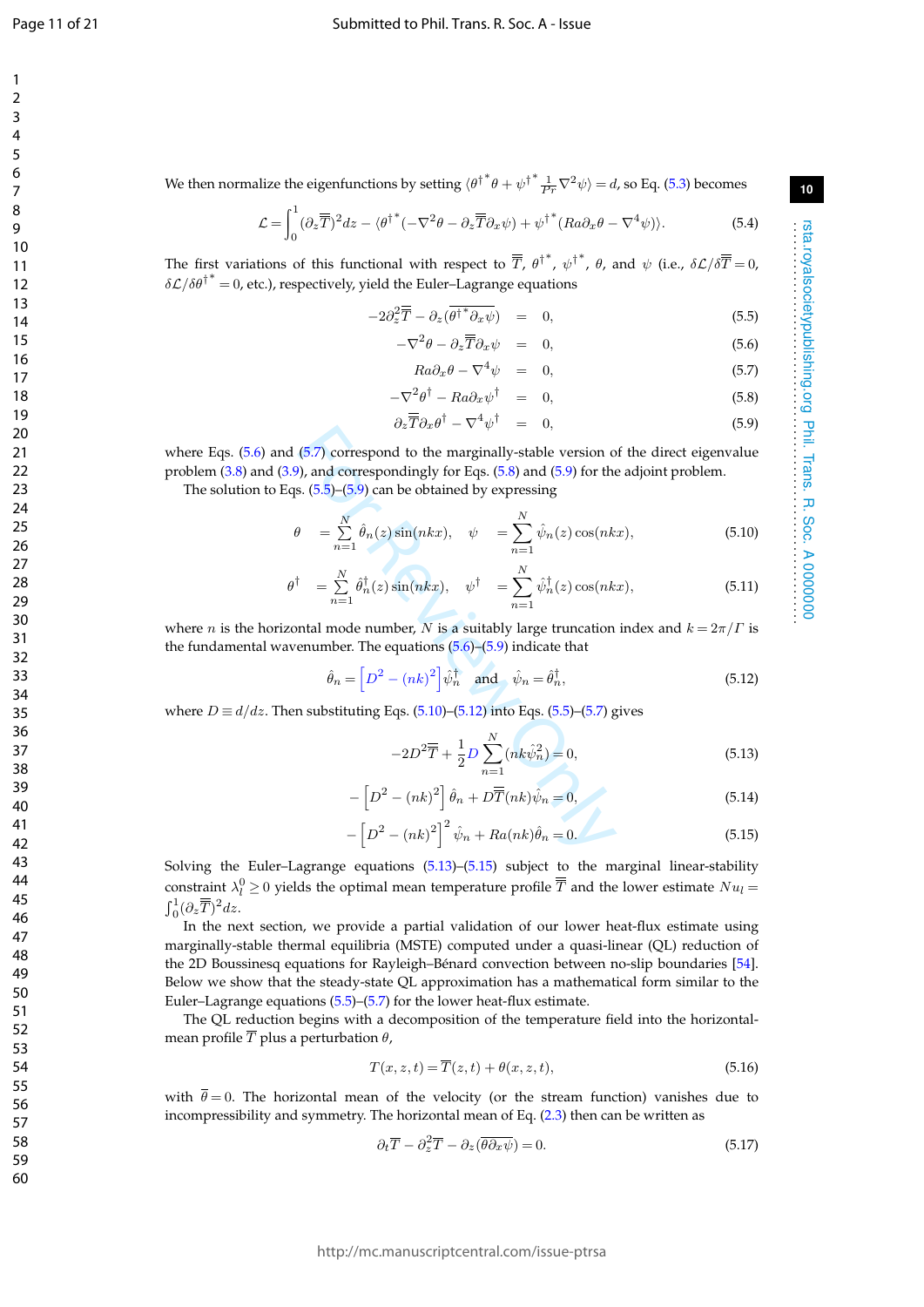rsta.royalsocietypublishing.org Phil. Trans. R. Soc. A 0000000 . . . . . . . . . . . . . . . . . . . . . . . . . . . . . . . . . . . . . . . . . . . . . . . . . . . . . . . . . . . . . . . . . .

rsta.royalsocietypublishing.org Phil. Trans. R. Soc. A 0000000

Under the QL approximation, the nonlinear terms  $\mathbf{u} \cdot \nabla \theta$  and  $\mathbf{u} \cdot \nabla \mathbf{u}$  are omitted from the perturbation equations, yielding

$$
\partial_t \theta = \partial_x \psi \partial_z \overline{T} + \nabla^2 \theta,\tag{5.18}
$$

$$
\frac{1}{Pr}\partial_t(\nabla^2\psi) = -Ra\partial_x\theta + \nabla^4\psi,\tag{5.19}
$$

which corresponds to the eigenvalue problem  $(3.8)$ – $(3.9)$  upon setting  $T_B = T$ . It is evident that Eqs. (5.5)–(5.7) for the lower heat-flux estimate and the *steady* QL approximation (Eqs. (5.17)– (5.19) with time-derivatives suppressed) share the same perturbation equations and similar mean equations for  $\overline{\overline{T}}$  and  $\overline{T}$ . Crucially,  $Nu_l = \int_0^1 (\partial_z \overline{T})^2 dz$  is a rigorous lower bound for  $Nu_{ql} =$  $-\partial_z T|_{z=0}$  for MSTE under the QL approximation as the latter automatically satisfies the marginal linear-stability constraint.

### 6. Results

ably ably and significally constraint In the CDH schementially and  $\tilde{q}$  (for the computed  $\tilde{q}$  (for the stress-free case, we is computed for both the stress-free and no-slip case mpute marginally-stable thermal eq Following previous investigations [35,53,55,56], we solve the Euler-Lagrange equations derived in the preceding sections numerically using a simple time-stepping algorithm. The upper heatflux estimate proposed in section 4 is computed for the stress-free case, while the lower estimate proposed in section 5 is computed for both the stress-free and no-slip cases. To validate the lower estimate, we also compute marginally-stable thermal equilibria under the QL approximation using a modified time-stepping method for both stress-free and no-slip scenarios. Details of the numerical methods and data are reported in Appendix A. Since these solutions are timeindependent,  $\overline{T}$  will be used below to denote the time- and horizontally-averaged temperature profile. The subscripts 'cdh', 'cdhl', 'ql', and 'l' hereafter refer to, respectively, the standard (rigorous) CDH framework, the CDH framework under the marginal linear-stability constraint (the upper estimate), the quasi-linear approximation, and the formalism for the lower heat-flux estimate, which only enforces linear marginality. Note that the results from all these schemes are  $Pr$ -independent.

Figure 1 shows the mean temperature profile  $T(z)$ , the background profile  $\tau(z)$ , and the corresponding lowest branch of eigenvalues for  $Ra = 10^7$  and  $\Gamma = 2\sqrt{2}$  with stress-free boundary conditions. The profiles and eigenvalues are computed using the various schemes delineated above. For piecewise-linear  $\overline{T}$  with homogenized interior  $(\overline{T} \sim 1/2)$  [34], the energy spectral constraint  $\lambda_e \geq 0$  is stronger than the linear-stability constraint  $\lambda_l \geq 0$  and thereby generates a thinner boundary layer<sup>2</sup>: accordingly, any temperature profile satisfying the energy spectral constraint also satisfies the linear-stability constraint. In the CDH scheme, the energy spectral constraint is imposed on the background profile  $\tau(z)$ , which controls the boundary-layer thickness of  $T = \tau + \theta$  (figure 1a-c); however, T develops a slightly unstable gradient in the interior offsetting the 'linear stability' of the boundary layer (figure  $1a$ , d). In the CDHL scheme, the linear-stability constraint produces an indistinguishable change to the background profile  $\tau$ (figure  $1b$ ) so that the boundary layer in  $T$  and the energy spectra are negligibly affected (figure  $1a$ , c); nevertheless, the interior gradient of  $T$  is modified to ensure the linear marginality of the entire z-dependent profile (figure 1*a, d*). In both the CDH and CDHL schemes,  $\theta$  in Eq. (4.8) adjusts to *maximize* nu to form an upper bound on Nu. Hence, even upon enforcing the linear-stability constraint, the CDHL scheme still 'pursues' the maximum possible transport by preserving the boundary-layer structure of  $\tau$  in  $T.$  In contrast, the QL reduction and lower-estimate scheme only impose linear marginality on T, yielding a profile with a homogenized interior and thicker boundary layers (figure 1a, d).

Figure 2 shows the bifurcation of the critical wavenumbers  $n_c k$  as a function of  $Ra$  extracted from the computation of the lower heat-flux estimate. Interestingly, at large  $Ra$  the largest two critical wavenumbers scale as  $Ra^{1/3}$  for both the stress-free and no-slip cases, consistent with

 $^2$ At large  $Ra$ , the boundary-layer thickness  $\delta$  under the energy spectral constraint scales as  $Ra^{-5/12}$  [34], while  $\delta$  under the linear-stability constraint scales as  $Ra^{-1/3}$  [20].

123456789

 $\mathbf{1}$  $\overline{2}$  $\overline{3}$  $\overline{4}$ 5 6  $\overline{7}$ 8 9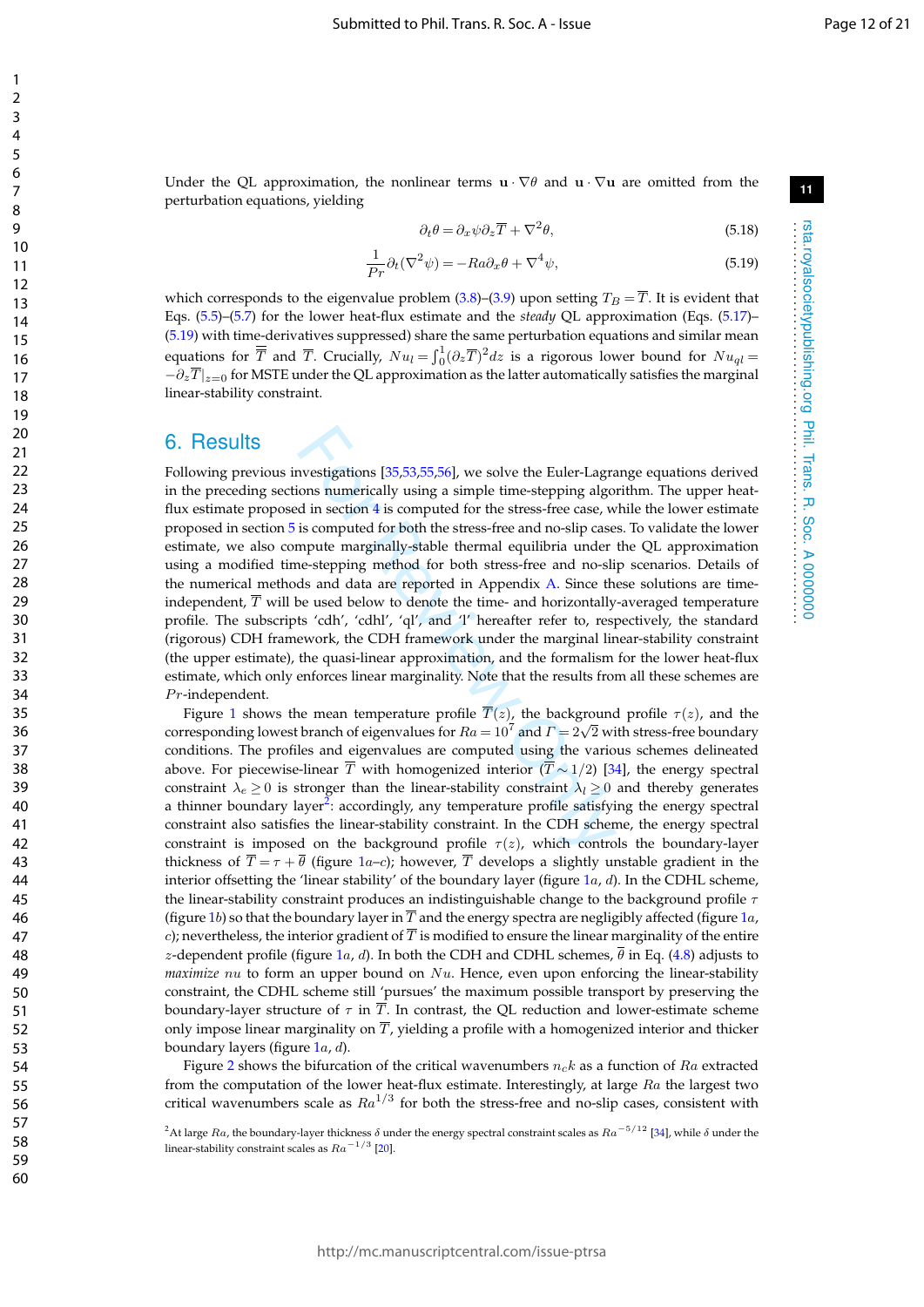rsta.royalsocietypublishing.org Phil. Trans. R. Soc. A 0000000 . . . . . . . . . . . . . . . . . . . . . . . . . . . . . . . . . . . . . . . . . . . . . . . . . . . . . . . . . . . . . . . . . .

rsta.royalsocietypublishing.org Phil. Trans. R. Soc. A 0000000

60



Figure 1. (a) Mean temperature profile  $\overline{T}$ , (b) background profile  $\tau$ , and (c, d) ground-state eigenvalue  $\lambda^0$  for  $Ra=10^7$ and  $\Gamma = 2\sqrt{2}$  with stress-free boundary conditions. In  $(a, b)$ , only half of the profile is plotted due to the antisymmetry and  $\Gamma = 2\sqrt{2}$  with stress-free boundary conditions. In  $(a, b)$ , only half of the profile is p about the mid-plane, and the insets show details of the profiles near the lower wall; in  $(c,d),$   $\lambda_e^0$  and  $\lambda_l^0$  are computed via solving the eigenvalue problems (4.10)–(4.13) and (3.8)–(3.9) using  $\tau$  and  $T$ , respectively.  $\tau$  and  $T$  are marginally stable at certain critical wavenumbers  $n_c k$  with filled symbols.

the scaling of the largest critical wavenumber arising under the steady QL approximation with no-slip boundary conditions as computed by O'Conner *et al.* [54]. We note that for steady roll solutions of the full Boussinesq equations, the rising/falling plumes adjacent to the edges of the convection cell are of thickness  $O(Ra^{-1/3})$  [23,26]. Under the QL approximation with stress-free boundary conditions, however, our computations indicate that at  $\Gamma = 2\sqrt{2}$  there exists only one critical mode at  $n_c = 1$  up to  $Ra = 10^9$ , i.e., only the single critical wavenumber  $n_c k = k = \pi/\sqrt{2}$ .

Figure 3 shows the collapse of the temperature profiles near the lower wall ( $z=0$ ) at large  $Ra$ . For all schemes, the temperature is strongly homogenized in the interior with  $\overline{T} \sim 1/2$ . For the upper (CDHL) estimate with stress-free boundary conditions, the boundary layer is dominated by the energy spectral constraint so the thickness scales as  $Ra^{-5/12}$  (figure 3a), consistent with the CDH result [35 ,53]. For the steady QL solution and lower heat-flux estimate, however, the computations shown in figure 3 (*b-d*) and those by O'Connor *et al.* [54] indicate the thickness of the temperature profile scales as  $Ra^{-1/3}$  for both stress-free and no-slip boundary conditions, consistent with the exact steady roll solutions of the full Boussinesq equations [26 ,27].

Figure 4 shows the dependence of the compensated Nusselt number on  $Ra$  for the various schemes with stress-free boundary conditions. For stress-free Rayleigh–Bénard convection, the conduction state becomes linearly unstable as  $Ra$  exceeds the critical value  $Ra_c = 8\pi^4 \approx 779$  with the corresponding critical wavelength  $\Gamma_c = 2\sqrt{2}$ . As discussed above, in the CDHL scheme the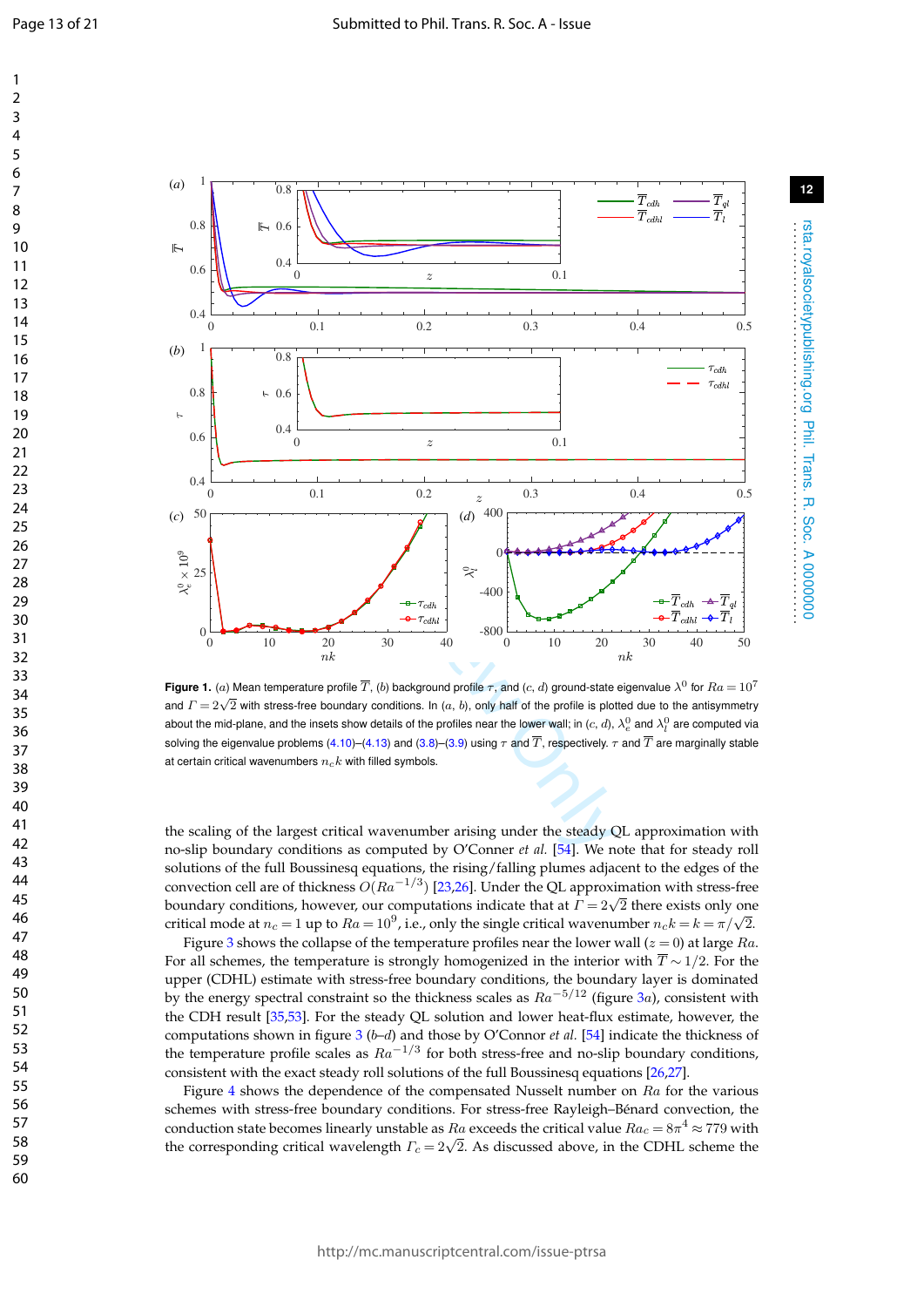rsta.royalsocietypublishing.org Phil. Trans. R. Soc. A 0000000 . . . . . . . . . . . . . . . . . . . . . . . . . . . . . . . . . . . . . . . . . . . . . . . . . . . . . . . . . . . . . . . . . .

rsta.royalsocietypublishing.org Phil. Trans. R. Soc. A 0000000<br>rsta.royalsocietypublishing.org Phil. Trans. R. Soc. A 0000000



**Figure 2.** Bifurcation diagram showing the critical wavenumbers  $n_c k$  of marginal modes from the computation of the lower heat-flux estimate as a function of  $Ra$ . (a):  $\Gamma = 2\sqrt{2}$  with stress-free boundary conditions; (b):  $\Gamma = 2$  with no-slip boundary conditions. The critical wavenumbers of the highest two branches scale as  $Ra^{1/3}$  at large  $Ra$ .



**Figure 3.** Scaled mean temperature profile  $\overline{T}$  near the lower wall. ( $a$ – $c$ )  $\varGamma=2\sqrt{2}$  with stress-free boundary conditions; (d)  $\Gamma = 2$  with no-slip boundary conditions. The dashed lines are used to denote the edges of the boundary layers i.e., the first local extrema with  $\partial_z\overline{T}=0$  away from the boundary—for (a) the upper estimate (CDHL), (b) the QL approximation, and  $(c, d)$  the lower estimate.

marginal linear-stability constraint drives an unstable mean temperature gradient in the interior,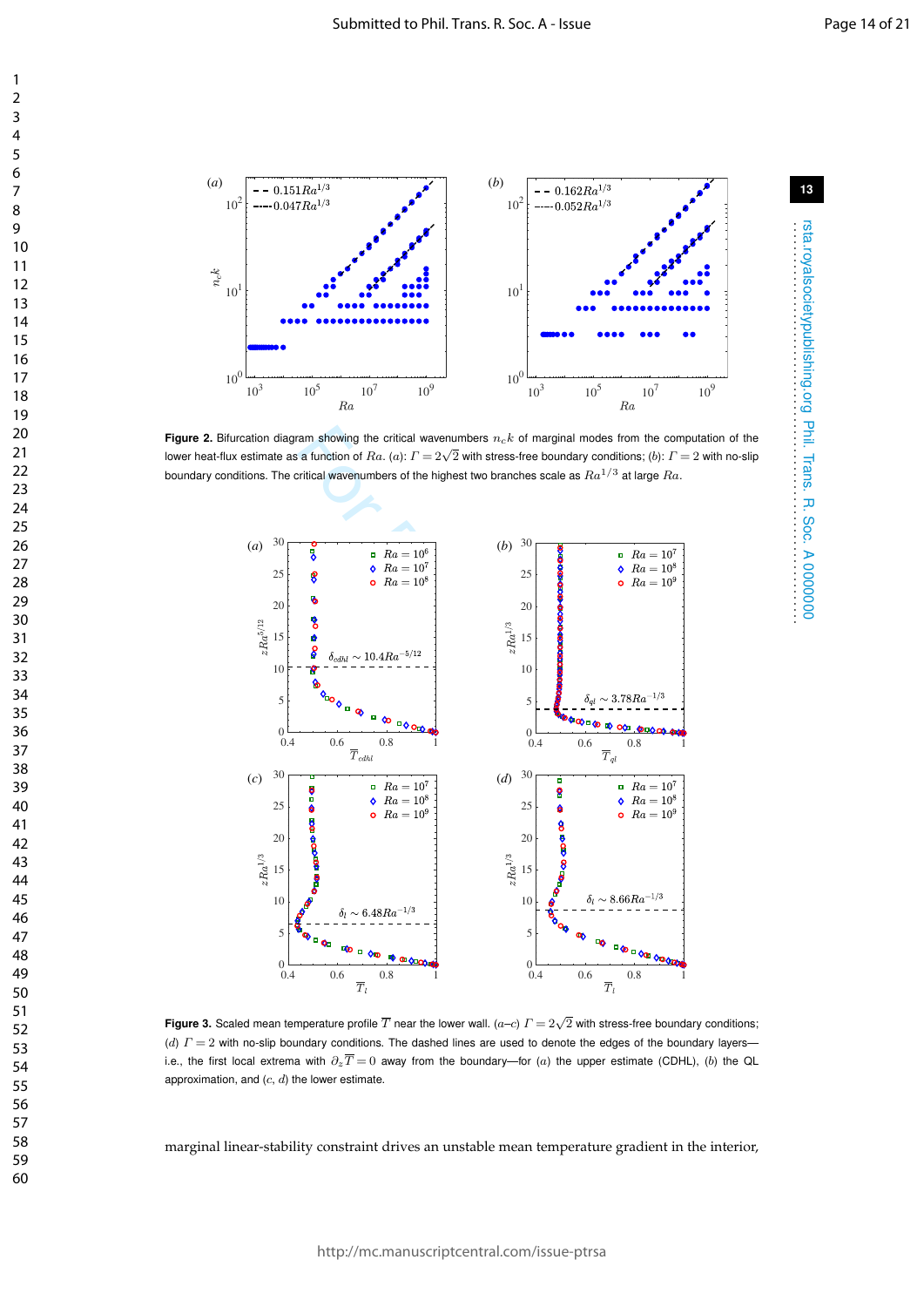$\mathbf{1}$ 

60

instead of thickening the boundary layer. Consequently, the upper estimate  $Nu_{cdhl}$  follows the  $5/12$  scaling, i.e.,  $Nu_{cdhl} \sim 0.106Ra^{5/12}$ , and the reduction in the upper bound is minimal. On the contrary, simply enforcing the linear-stability constraint on  $T$  under the lower-estimate scheme yields the  $1/3$  scaling at large  ${\it Ra}$ , i.e.,  ${\it Nu}_l \sim 0.137 {\it Ra}^{1/3}.$  This lower estimate also holds for the MSTE solutions under the QL approximation, i.e.,  $Nu_l \le Nu_{ql}$ , as the latter, by construction, satisfies the marginal linear-stability constraint; specifically,  $Nu_{ql}$   $\sim$   $0.295Ra^{1/3}$  lies slightly more than a factor of 2 above the lower estimate. Note that although  $Nu_{\text{ol}}$  lies strictly below  $Nu_{\text{cdh}}$ in figure 4, it is an open question whether the latter is a rigorous upper bound for the heat flux achieved by steady solutions to the QL system.

To further test the upper and lower heat-flux estimates, we compare these estimates with the DNS data for 'non-shearing' convection with  $Pr = 1$  and  $\Gamma = 2$  from Goluskin *et al.* [57], and with the steady roll solutions for  $Pr = 1$  and  $\Gamma = 2\sqrt{2}$  computed using a spectral solver developed by Wen *et al*. [26] and predicted using matched asymptotic analysis of the fully nonlinear Boussinesq equations in the limit  $Ra \rightarrow \infty$  by Chini & Cox [23]. At small Ra, the upper bound  $Nu_{cdh}$  is saturated by steady rolls; at large  $Ra$ , heat transport from both DNS and steady roll solutions increases towards the 1 / 3 scaling, within a factor of 2 of the lower estimate. We have confirmed that  $\overline{T}$  from the steady roll solutions satisfies the linear-stability constraint  $\lambda_l^0 \geq 0$ , so the  $Nu$ achieved by these solutions must lie between the lower and upper estimates. It should be noted, however, that in the stress-free case there also exist shearing modes of convection in which the sheared mean flow breaks the linear-stability constraint:  $Nu$  is greatly reduced and violates the lower estimate [57].

t  $na \rightarrow \infty$  by Cmm & Cox [25]. At small *riat*, the volls; at large *Ra*, heat transport from both DNS an 1/3 scaling, within a factor of 2 of the lower estimated by roll solutions satisfies the linear-stability construtio Figure 5 shows the dependence of the compensated  $Nu$  on  $Ra$  for the various schemes with noslip boundary conditions. For no-slip Rayleigh–Bénard convection, the conduction state becomes linearly unstable as  $Ra$  exceeds the critical value  $Ra_c \approx 1708$  with the corresponding critical wavelength  $\Gamma_c \approx 2.016$ . The best known upper bound for finite  $Pr$ ,  $Nu \sim 0.026 Ra^{1/2}$  [38], is much higher than the  $Nu$  data reported in figure 5 at large  $Ra$  and therefore is not included in the plot. As shown in the figure, the steady QL solutions computed here agree precisely with the computations by O'Connor *et al.* [54] for  $Ra \in [10^5, 2 \times 10^6]$ . As in the stress-free case, at small  $Ra$  the  $Nu$  data from the QL solutions, DNS, and steady rolls collapse; at large  $Ra$ ,  $Nu$ from all four schemes reported in figure 5 scales as  $Ra^{1/3}$ , although the convergence for the  $Nu$ maximizing steady rolls and turbulent convection from DNS occurs at even larger Ra (around  $Ra = 10^{13}$ ). Specifically, as  $Ra \rightarrow \infty$ ,  $Nu$  from the MSTE under the QL approximation, the lower estimate and Nu-maximizing steady rolls lies, respectively, within factors of 3.4, 2.6 and 2.2 of the DNS data. Obviously, the lower estimate holds for the steady QL solutions, but is violated by the Nu-maximizing steady rolls and turbulent convection at large  $Ra$ , indicating that the mean temperature profile is not linearly stable for those flows.

The no-slip lower estimate for the heat flux is  $Nu_l$   $=$   $0.089Ra^{1/3}$  . This scaling and prefactor are fully consistent with the work of Currie [46] and Kerr [58] who both studied the linear stability of boundary-confined temperature profiles with no-slip conditions (these represent trial fields for the minimization problem). Currie's temperature gradient is completely confined to a boundary layer and gives the better (lower) estimate from above of the minimum: in the limit of vanishing boundary layer thickness, he found numerically a critical boundary-layer Rayleigh number of 32 which corresponds to  $Nu = (Ra/32)^{1/3} \approx 0.315 Ra^{1/3} > Nu_l$ . Kerr [58] treats the diffusive error function profile using a complementary matched asymptotic expansion approach and his results correspond to  $Nu = (Ra/\pi^2)^{1/3}/\sqrt{2} \approx 0.330 Ra^{1/3} > Nu_l$ . Both estimates corroborate the classical scaling behaviour of our lower estimate.

### 7. Conclusions

The best rigorous upper bounds on the heat transport in Rayleigh–Bénard convection remain stubbornly well above data obtained from DNS and laboratory experiments. The notion of dynamical stability seems to be a critical element missing from existing methods for obtaining

rsta.royalsocietypublishing.org Phil. Trans. R. Soc. A 0000000 . . . . . . . . . . . . . . . . . . . . . . . . . . . . . . . . . . . . . . . . . . . . . . . . . . . . . . . . . . . . . . . . . .

rsta.royalsocietypublishing.org Phil. Trans. R. Soc. A 0000000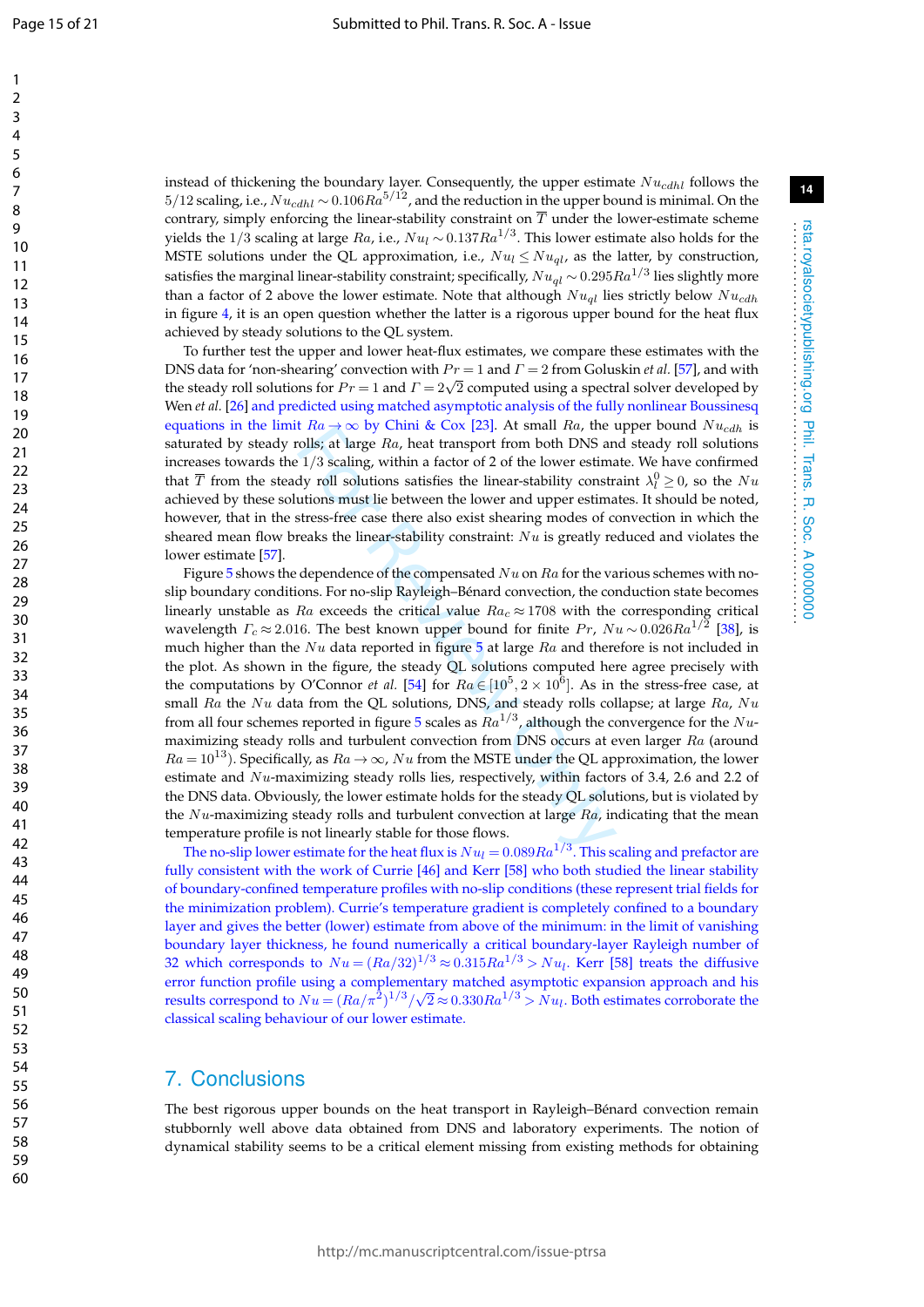

Figure 4. Dependence of compensated Nu on Ra under stress-free boundary conditions for: the upper (circles) and lower (diamonds) heat-flux estimates, steady QL solutions (triangles), numerical steady-roll solutions (squares) and the corresponding asymptotic prediction (dashed line) from Chini & Cox [23], DNS results (crosses) from Goluskin *et al.* [57], and rigorous upper bounds applying to all flows (solid line) from Wen *et al.* [35].  $\Gamma = 2$  and  $Pr = 1$  for DNS data and  $\Gamma = 2\sqrt{2}$  for other data. The steady roll solutions are computed at  $Pr = 1$  using the spectral solver developed by Wen *et*<br> $\Gamma = 2\sqrt{2}$  for other data. The steady roll solutions are computed at  $Pr = 1$  using the spectra *al.* [26].



**Figure 5.** Dependence of compensated  $Nu$  on  $Ra$  under no-slip boundary conditions for: the lower heat-flux estimate (diamonds), steady QL solutions (triangles), and numerical steady-roll solutions with  $Nu$ -maximizing aspect ratios (squares) from Wen, Goluskin and Doering [27], and DNS results (crosses) from Johnston & Doering [59].  $\Gamma=2$  for the lower heat-flux estimate and DNS and  $\Gamma = 4$  for the QL solutions.  $Pr = 1$  for DNS and steady rolls. The QL solutions (right-pointing triangles) are computed using the time-stepping methods developed in this work. Here, the computations are performed up to  $Ra = 2 \times 10^6$  to fill the gap between the convective onset and the O'Connor *et al.* data, which start at  $Ra=10^5$  [54], and also to verify our numerical algorithm at  $10^5\leq Ra\leq 2\times 10^6,$  while the high- $Ra$  data can be obtained from O'Connor *et al.* [54]. For Nu-maximizing steady rolls,  $Nu \sim 0.077 Ra^{1/3}$  at  $Ra \gtrsim 10^{13}$  [27]; for 2D turbulent convection from DNS,  $Nu \sim 0.035 Ra^{1/3}$  at  $Ra \ge 10^{13}$  [8,11].

rsta.royalsocietypublishing.org Phil. Trans. R. Soc. A 0000000 . . . . . . . . . . . . . . . . . . . . . . . . . . . . . . . . . . . . . . . . . . . . . . . . . . . . . . . . . . . . . . . . . .

Phil. Trans. R. Soc. A 0000000

rsta.royalsocietypublishing.org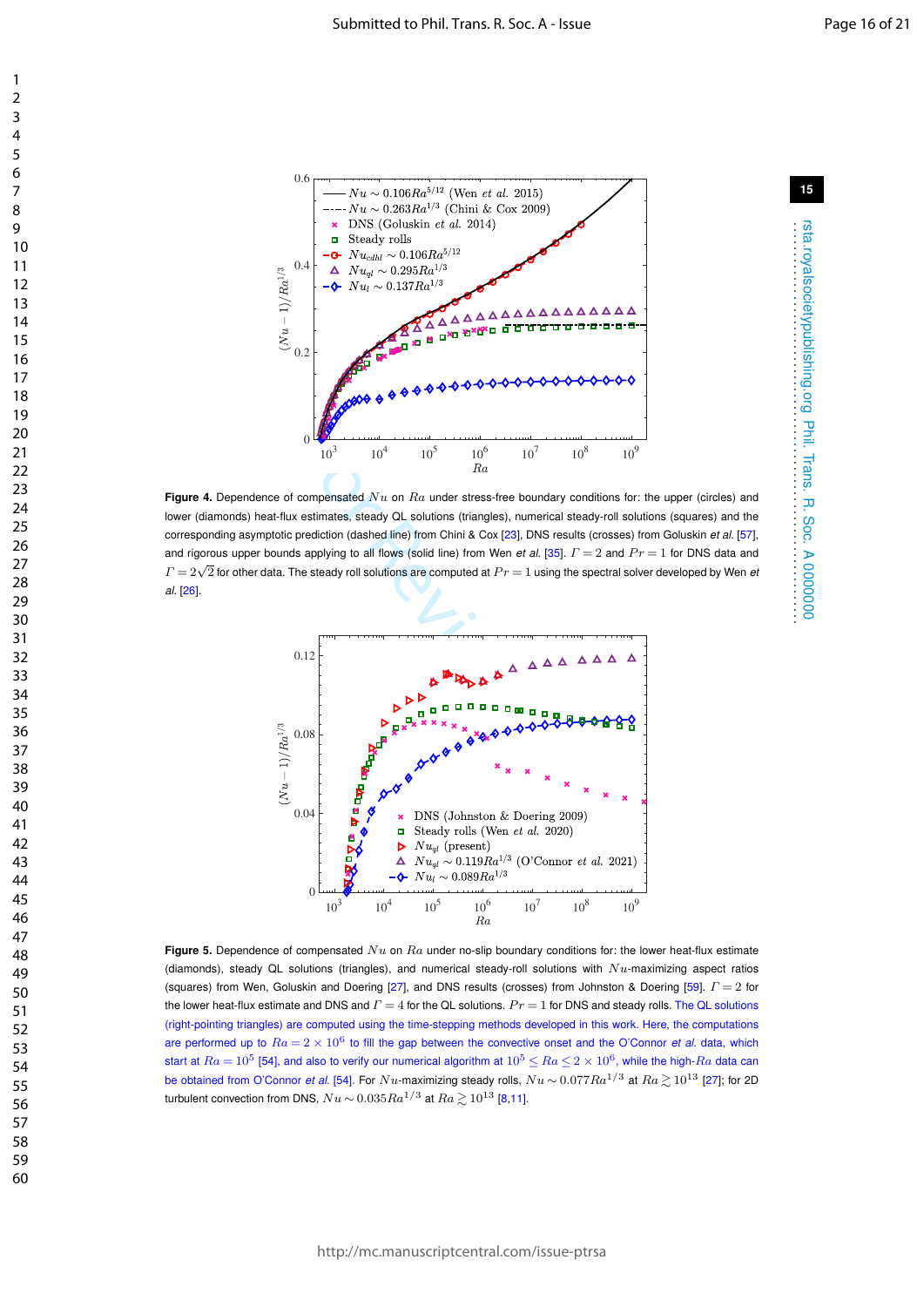rigorous bounds. Accordingly, in this study, we have introduced a novel hybrid approach in which a physically-plausible — although not rigorously derivable — marginal linear-stability constraint is incorporated into variational formalisms for estimating the heat transport in 2D Rayleigh–Bénard convection. Our (conditional) upper heat-flux estimate is constructed within the CDH variational framework for the stress-free case. A *lower* estimate also is obtained for both stress-free and no-slip scenarios. To obtain these conditional bounds, we first demonstrate how linear marginality can be imposed on the mean temperature profile through a Rayleigh quotient formulation, and then solve the resulting Euler-Lagrange equations numerically using efficient time-stepping algorithms. The computational results reveal that the improvement (i.e., the reduction in the bound) provided by the upper estimate is negligible, i.e.,  $Nu_{cdhl} \lessapprox Nu_{cdh} \sim$  0.106 $Ra^{5/12}$ . This reflects the fact that the linear-stability constraint is almost entirely accommodated by an adjustment of the interior gradient of  $T_{cdh}$ , rendering it slightly unstable, rather than via the anticipated thickening of the thermal boundary layer. The lower estimate, however, does successfully capture the classical 1/3 scaling for both stress-free (N $u_l$   $\sim$  $0.137Ra^{1/3})$  and no-slip ( $Nu_l\sim 0.089Ra^{1/3})$  cases consistent with the marginally-stable thermal equilibria (MSTE) computed under the quasi-linear approximation, the steady roll solutions and DNS data. These upper and lower estimates naturally hold for the MSTE, which must satisfy the linear-stability constraint, providing a partial validation of our formalism. For the stress-free case, the steady roll solutions also satisfy the linear-stability constraint, so the lower estimate underestimates their heat flux. In contrast, for the no-slip case, the linear-stability constraint is violated by  $Nu$ -maximizing steady rolls and by the turbulent convection. While the lower estimate actually overestimates the heat flux in these cases, it nevertheless exhibits the correct scaling with Ra, unlike available rigorous bounds.

Exertionly protate the classical  $\gamma$ /Seaming for<br>lip ( $Nu<sub>l</sub> \sim 0.089Ra<sup>1/3</sup>$ ) cases consistent with the mapputed under the quasi-linear approximation, the steer and lower estimates naturally hold for the MS<br>nstrain The success of the lower estimate computed here at least in capturing the exponent if not the numerical prefactor for realised heat flux is encouraging and begs the question whether something similar would work in other problems (e.g., shear flow). The challenge is always to exclude the basic response of the flow which becomes dynamically unstable as the system forcing is increased. Incorporating a stability criterion in a lower estimate makes sense but, as formulated here, is somewhat arbitrary. The choice to consider the linear stability of the mean state is a plausible starting point but really needs to be extended to include more information about the optimal state. The optimal state is, of course, only an approximation to a steady solution of the governing equations but the hope is that adding a realistic stability constraint brings it closer to a *realised* solution.

Ultimately, the fundamental issue is that current upper bounding techniques discard the time derivatives in the governing equations by long-time-averaging and hence key information about dynamic stability is lost. A first stab at re-incorporating that has been made here. Disappointingly, this has not reflected Howard's idea of a marginally-stable thermal boundary layer to give an upper bound with classical scaling although, as some compensation, this scaling has emerged in our lower estimate. A more targeted stability criterion may well do better. There's no doubt that a more systematic approach clearly would be highly desirable and that much remains to be done if bounds are to be brought closer to observations.

Data Accessibility. This article has no additional supporting data.

Authors' Contributions. RRK initiated the research program and with BW and GPC conceived of and designed the study. BW carried out the computations and data analysis. All authors drafted, read and approved the manuscript.

Competing Interests. The authors declare that they have no competing interests.

Funding. BW was supported by US National Science Foundation under grant no. DMS-1813003. ZD acknowledges the support of National Natural Science Foundation of China under grant no. 52176065.

Acknowledgements. We thank David Goluskin for helpful discussions and Charlie Doering for his 'unbounded' enthusiasm for all 'bounding' work. Charlie was a joyful teacher, enthusiastic supervisor and fantastic collaborator, always encouraging us all to work harder to 'lower those bounds and make contact with the data'. We dedicate this paper to his memory.

rsta.royalsocietypublishing.org Phil. Trans. R. Soc. A 0000000 . . . . . . . . . . . . . . . . . . . . . . . . . . . . . . . . . . . . . . . . . . . . . . . . . . . . . . . . . . . . . . . . . .

Phil. Trans. R. Soc. A 0000000

rsta.royalsocietypublishing.org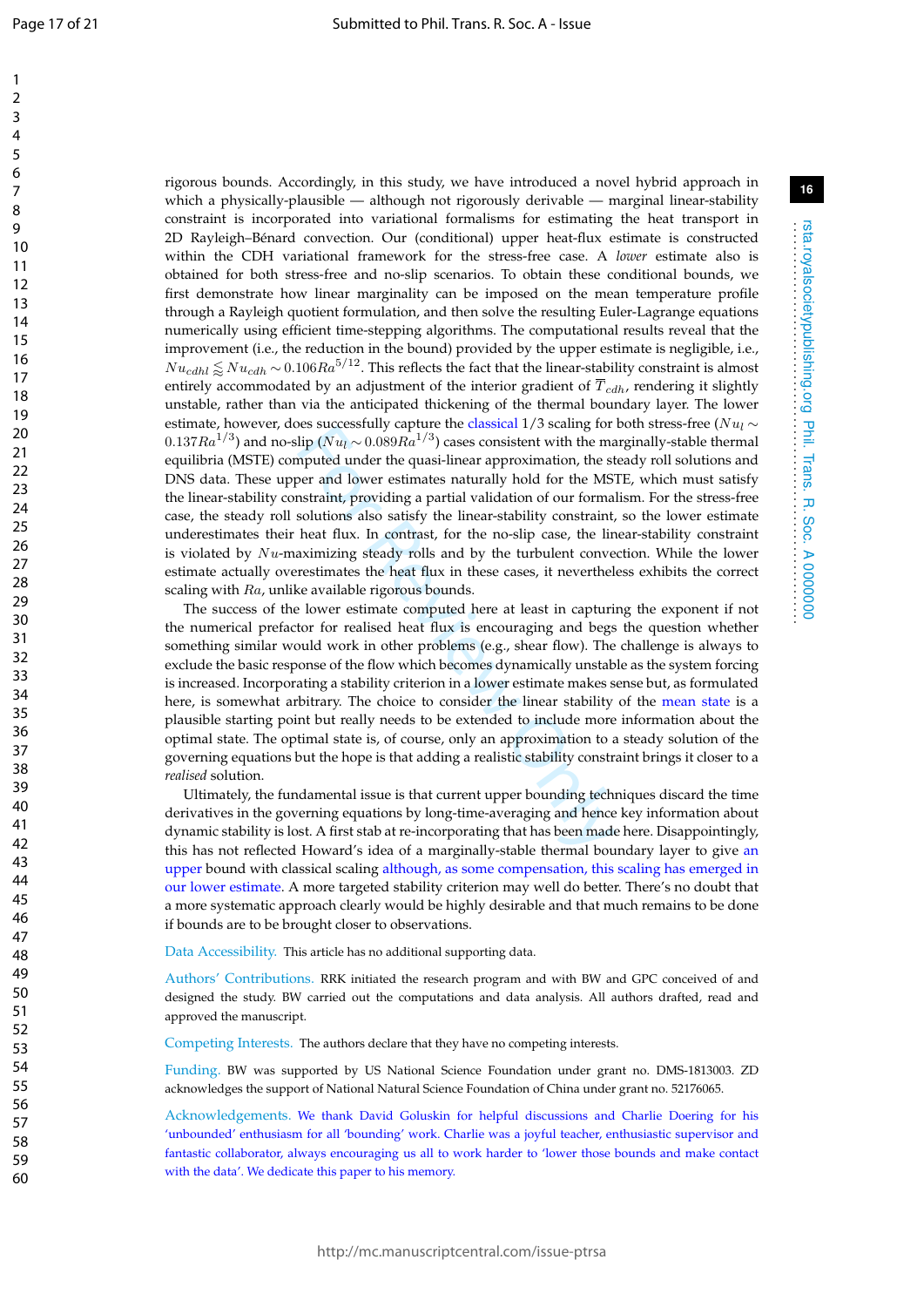### A. Numerical methods and data

The schemes of upper estimate, quasi-linear approximation, and lower estimate proposed in sections 4 and 5 yield the (Euler-Lagrange) equations with similar structures. These equations admit 'true' and 'spurious' solutions which are non-trivial at particular horizontal wavenumbers. The desired true solution satisfies the energy spectral constraint  $\lambda_e^0$   $\geq$  0 and/or the linear-stability constraint  $\lambda_l^0 \geq 0$  for all horizontal wavenumbers and seems to be unique. The existence of the spurious solutions is because the perturbation terms become trivial/inactive on some critical mode(s) (note that zero perturbations always satisfy the equations) so that the ground-state eigenvalue  $\lambda^0$  becomes negative there (see detailed discussions in Wen *et al.* [35,55]). Some investigations utilize numerical continuation  $[32,38]$  or a semidefinite programming  $[60-65]$  to compute the optimal background profile by imposing the spectral constraint for all wavenumbers. In this work, we employ *simple* and *efficient* time-stepping methods to seek the true solution for various schemes discussed in sections 4 and 5. This numerical method was developed in Wen *et al.* [35,55] and has been successfully applied to porous media convection [55,56], Rayleigh–Bénard convection between stress-free boundaries [35,53], Taylor–Couette flow [66], and plane Couette flow with injection and suction [67].

For the upper-estimate scheme, we add pseudo-time derivatives  $\partial_{\cal T} \tau$ ,  $\partial_{\cal T} \bar{\theta}$ ,  $\partial_{\cal T} (\partial_x \Omega)$ ,  $\partial_{\mathcal{T}} c$  and  $\partial_{\mathcal{T}} \theta_l$  into Eqs. (4.17)–(4.19), (4.30), (4.25) and (4.26) respectively,

$$
\partial_{\mathcal{T}} \tau + \frac{\delta \mathcal{L}}{\delta \tau} = 0 \implies \partial_{\mathcal{T}} \tau - \partial_z^2 \tau + \frac{2(c-1)(1-b)}{c} \partial_z(\overline{w\tilde{\theta}}) + \frac{1-b}{cRa} \partial_z(\overline{\theta_l^*}^* \partial_x \psi_l) = 0, \tag{A.1}
$$

$$
\partial_{\mathcal{T}} \overline{\theta} - \frac{\delta \mathcal{L}}{\delta \overline{\theta}} = 0 \implies \partial_{\mathcal{T}} \overline{\theta} - \partial_z^2 \overline{\theta} - \frac{(c-2)(1-b)}{c} \partial_z(\overline{w \overline{\theta}}) - \frac{1-b}{cRa} \partial_z(\overline{\theta_1^{\dagger}}^* \partial_x \psi_l) = 0, \tag{A.2}
$$

$$
\partial_{\mathcal{T}}\tilde{\theta} - \frac{\delta \mathcal{L}}{\delta \tilde{\theta}} = 0 \implies \partial_{\mathcal{T}}\tilde{\theta} - 2\nabla^2 \tilde{\theta} + \frac{c}{c-1}w\partial_z \tau + \frac{a}{Ra^{1/2}(c-1)}\partial_x \Omega = 0,
$$
\n(A3)

$$
\partial_{\mathcal{T}}(\partial_x \Omega) - \frac{Ra^{3/2}}{a} \partial_x \frac{\delta \mathcal{L}}{\delta \Omega} = 0 \implies \partial_{\mathcal{T}}(\partial_x \Omega) - 2\nabla^2(\partial_x \Omega) + \frac{2b}{a}Ra^{1/2}\partial_x \Omega - Ra\partial_x^2 \tilde{\theta} + \frac{Ra^{3/2}}{a}\partial_x^2 \gamma = 0,
$$
\n(A4)

$$
\partial_{\mathcal{T}}c + \frac{\delta \mathcal{L}}{\delta c} = 0 \implies \partial_{\mathcal{T}}c + \left\langle \frac{1}{1-b} [\partial_z^2 \tau \overline{\theta} - (\partial_z \overline{\theta})^2] - (|\nabla \tilde{\theta}|^2 + \tilde{\theta} w \partial_z \tau) \right\rangle = 0, \tag{A 5}
$$

$$
\partial_{\mathcal{T}} \theta_l - R a \frac{\delta \mathcal{L}}{\delta \theta_l^{\dagger}} = 0 \implies \partial_{\mathcal{T}} \theta_l - \nabla^2 \theta_l - \partial_z (\tau + \overline{\theta}) \partial_x \psi_l = 0. \tag{A 6}
$$

n successfully applied to porous media convection [5<br>tress-free boundaries [35,53], Taylor-Couette flow [<br>d suction [67].<br>mate scheme, we add pseudo-time derivatives  $\partial_{\mathcal{T}}$ ,<br>s. (4.17)-(4.19), (4.30), (4.25) and (4.26) For the quasi-linear approximation scheme, directly time-stepping the system yields *unsteady* computational results at large  $Ra$ . To prompt the time stepping to converge to a stationary solution, we drop the time-derivative terms and then add the pseudo-time derivative  $\partial_{\tau}\theta$  into the steady version of Eq. (5.18),

$$
\partial_{\mathcal{T}} \theta - \nabla^2 \theta - \partial_x \psi \partial_z \overline{T} = 0. \tag{A 7}
$$

For the lower-estimate scheme, we add pseudo-time derivatives  $\partial_{\tau} \overline{T}$  and  $\partial_{\tau} \theta$  into Eqs. (5.5) and (5.6) respectively,

$$
\partial_{\mathcal{T}} \overline{T} + \frac{\delta \mathcal{L}}{\delta \overline{T}} = 0 \Rightarrow \partial_{\mathcal{T}} \overline{T} - 2 \partial_z^2 \overline{T} - \partial_z (\overline{\theta^{\dagger}}^* \partial_x \psi) = 0, \tag{A 8}
$$

$$
\partial_{\mathcal{T}} \theta - \frac{\delta \mathcal{L}}{\delta \theta^{\dagger}} = 0 \Rightarrow \partial_{\mathcal{T}} \theta - \nabla^2 \theta - \partial_z \overline{T} \partial_x \psi = 0. \tag{A 9}
$$

Next, we advance the above 'time-dependent' equations until converging to a stationary solution, i.e., the solution of the original time-independent equations. In computations, a Fourier series in  $x$  and a Chebyshev collocation method in  $z$  are used for spatial discretization, while temporal discretization is achieved using the Crank-Nicolson method for the linear terms and a two-step Adams-Bashforth method for the nonlinear terms. It has been proved by Wen *et al.* [35]) that in the CDH schemes with fixed balance parameters, the spurious solutions are linearly **17**

rsta.royalsocietypublishing.org Phil. Trans. R. Soc. A 0000000 . . . . . . . . . . . . . . . . . . . . . . . . . . . . . . . . . . . . . . . . . . . . . . . . . . . . . . . . . . . . . . . . . .

Phil. Trans. R. Soc. A 0000000

rsta.royalsocietypublishing.org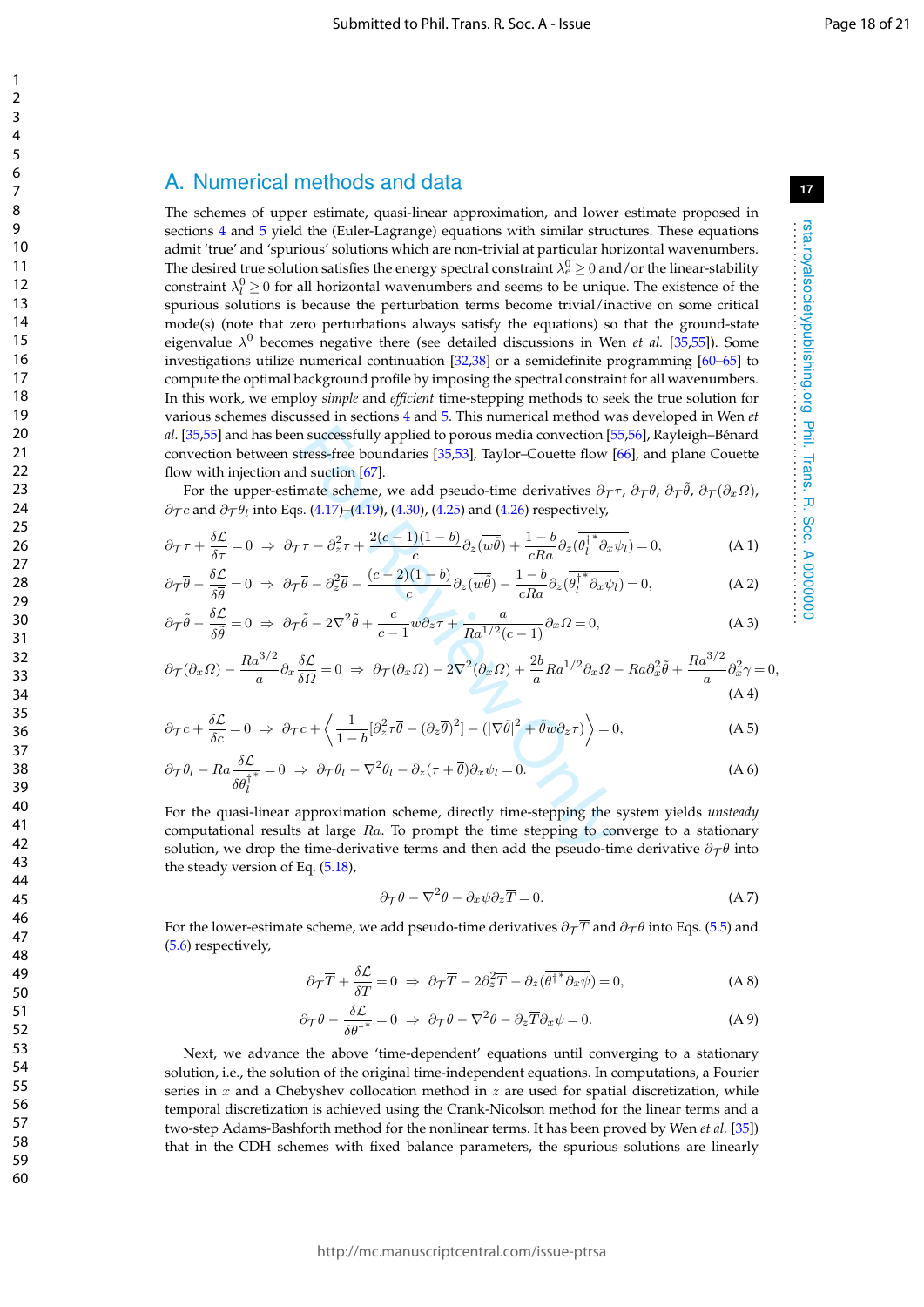$\mathbf{1}$ 

unstable in the time-dependent Euler-Lagrange systems for porous media convection, Rayleigh– Bénard convection between stress-free boundaries and plane Couette flow, while the true solution is linearly stable and therefore the global attractor. In our computations, to avoid converging to the spurious solutions, non-zero initial data are given for all potential critical modes (simply we use  $T$  and perturbation terms from the first critical mode at a computed  $Ra$  as the initial condition); and as time evolves, the perturbations at non-critical modes decay to zero and the time-dependent systems converge to the true solution. To reduce the computations and speed up the convergence, during the time stepping we check the spectral constraints and exclude the non-critical modes at which the perturbations are close to zero or  $\lambda^0 \gtrsim O(1).$  In computations of upper heat-flux estimate, at moderate and large  $Ra$  we fix the balance parameters  $a$ ,  $b$  and  $c$  for the first thousands of time steps to obtain a good initial guess of the solution, and then advance all the variables until reaching the convergence.

For Revious Smethod with qualitatic convergence rate<br>
For Revious's method with qualitatic convergence rate<br>
algorithm proposed by Wen *et al.* [35,55]. In this stude<br>
10<sup>8</sup> or  $Ra \leq 10^9$  for various schemes, only the ti At large  $Ra$ , the convergence of the time-stepping method may be slow due to the small step size to maintain the numerical stability. The results from the time-stepping method provide a good initial guess for Newton's method with quadratic convergence rate, which is the second stage of the two-step algorithm proposed by Wen *et al.* [35 ,55]. In this study, as the computations are focused on  $Ra \leq 10^8$  or  $Ra \leq 10^9$  for various schemes, only the time-stepping method (the first stage) is utilized.

Table 1 gives numerical values of the Nusselt number  $Nu$  plotted in figures 4 and 5.

### **References**

- 1. J. J. Niemela, L. Skrbek, C. Swanson, S. Hall, K. R. Sreenivasan, and R. J. Donnelly, "New results in cryogenic helium flows at ultra-high Reynolds and Rayleigh numbers ," *J. Low Temp. Phys.*, vol. 121, pp. 417–422, 2000.
- 2. P. Urban, V. Musilová, and L. Skrbek, "Efficiency of heat transfer in turbulent Rayleigh-Bénard convection," *Physical Review Letters*, vol. 107, no. 1, p. 014302, 2011.
- 3. V. Bouillaut, S. Lepot, S. Aumaître, and B. Gallet, "Transition to the ultimate regime in a radiatively driven convection experiment," *Journal of Fluid Mechanics*, vol. 861, 2019.
- 4. K. P. Iyer, J. D. Scheel, J. Schumacher, and K. R. Sreenivasan, "Classical 1/3 scaling of convection holds up to Ra = 1015," *Proceedings of the National Academy of Sciences USA*, vol. 117, no. 14, pp. 7594–7598, 2020.
- 5. K. Kawano, S. Motoki, M. Shimizu, and G. Kawahara, "Ultimate heat transfer in 'wallbounded' convective turbulence," *J. Fluid Mech.*, vol. 914, p. A13, 2021.
- 6. X. Chavanne, F. Chilla, B. Chabaud, B. Castaing, and B. Hebral, "Turbulent Rayleigh–Bénard convection in gaseous and liquid He," *Physics of Fluids*, vol. 13, no. 5, pp. 1300–1320, 2001.
- 7. X. He, D. Funfschilling, H. Nobach, E. Bodenschatz, and G. Ahlers, "Transition to the ultimate state of turbulent Rayleigh–Bénard convection," *Physical Review Letters*, vol. 108, p. 024502, 2012.
- 8. X. Zhu, V. Mathai, R. J. A. M. Stevens, R. Verzicco, and D. Lohse, "Transition to the ultimate regime in two-dimensional Rayleigh–Bénard convection," *Physical Review Letters*, vol. 120, p. 144502, 2018.
- 9. F. Chillà and J. Schumacher, "New perspectives in turbulent Rayleigh–Bénard convection," *The European Physical Journal E*, vol. 35, p. 58, 2012.
- 10. F. Waleffe, A. Boonkasame, and L. M. Smith, "Heat transport by coherent Rayleigh–Bénard convection," *Physics of Fluids*, vol. 27, p. 051702, 2015.
- 11. C. R. Doering, S. Toppaladoddi, and J. S. Wettlaufer, "Absence of evidence for the ultimate regime in two-dimensional Rayleigh–Bénard convection," *Physical Review Letters*, vol. 123, p. 259401, 2019.
- 12. C. R. Doering, "Absence of evidence for the ultimate state of turbulent Rayleigh–Bénard convection," *Physical Review Letters*, vol. 124, p. 229401, 2020.
- 13. C. R. Doering, "Turning up the heat in turbulent thermal convection," *Proceedings of the National Academy of Sciences USA*, vol. 117, pp. 9671–9673, 2020.
- 14. E. A. Spiegel, "A generalization of mixing-length theory of turbulent convection," *Ap. J.* , vol. 138, pp. 216–225, 1963.
- 15. R. H. Kraichnan, "Turbulent thernal convection at arbitrary Prandtl number," *Phys. Fluids* , vol. 5, pp. 1374–1389, 1962.

rsta.royalsocietypublishing.org Phil. Trans. R. Soc. A 0000000 . . . . . . . . . . . . . . . . . . . . . . . . . . . . . . . . . . . . . . . . . . . . . . . . . . . . . . . . . . . . . . . . . .

rsta.royalsocietypublishing.org Phil. Trans. R. Soc. A 0000000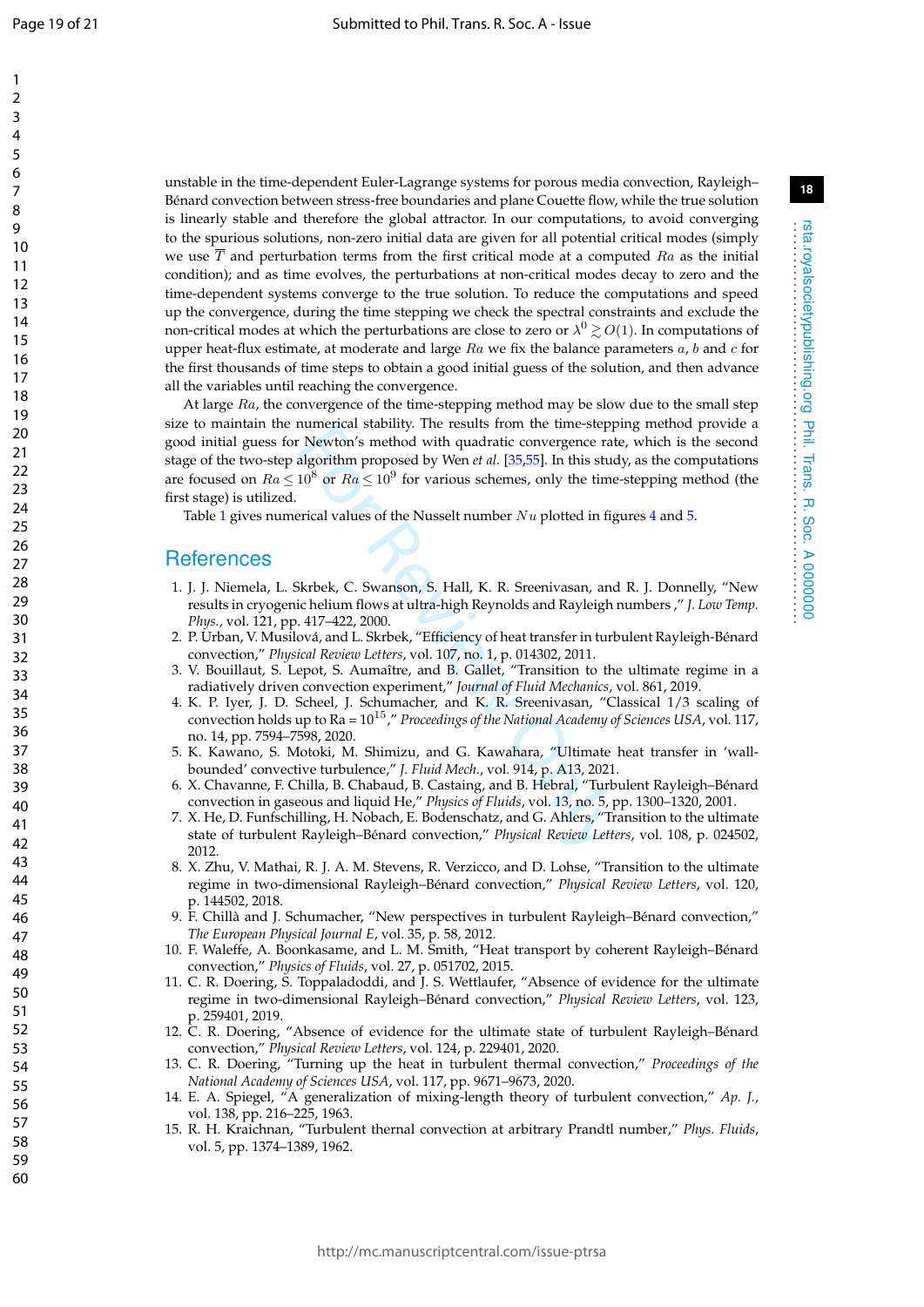rsta.royalsocietypublishing.org Phil. Trans. R. Soc. A 0000000 . . . . . . . . . . . . . . . . . . . . . . . . . . . . . . . . . . . . . . . . . . . . . . . . . . . . . . . . . . . . . . . . . .

rsta.royalsocietypublishing.org Phil. Trans. R. Soc. A 0000000<br>reta.royalsocietypublishing.org Phil. Trans. R. Soc. A 0000000

**Table 1.** Values of  $Nu$  plotted in figures 4 and 5 from the upper-estimate scheme ('cdhl'), the quasi-linear approximation scheme ('ql'), the lower-estimate scheme ('l'), and the steady roll solutions ('s'). The high- $Ra$   $Nu_{al}$  data for the no-slip case can be found in O'Connor *et al.* [54].

|             | <b>Stress Free</b> |           |        |        | No Slip      |              |
|-------------|--------------------|-----------|--------|--------|--------------|--------------|
| ${\it Ra}$  | $Nu_{cdhl}$        | $Nu_{ql}$ | $Nu_l$ | $Nu_s$ | $Nu_{ql}$    | $Nu_l$       |
| 700         | 1.1227             | 1.1227    | 1.0074 | 1.1227 | 1            | 1            |
| 750         | 1.2525             | 1.2524    | 1.0304 | 1.2522 | 1            | $\mathbf{1}$ |
| 800         | 1.3692             | 1.3691    | 1.0636 | 1.3684 | $\mathbf{1}$ | $\mathbf{1}$ |
| 900         | 1.5722             | 1.5720    | 1.1456 | 1.5695 | $\mathbf{1}$ | $\mathbf{1}$ |
| $10^{3}$    | 1.7455             | 1.7443    | 1.2356 | 1.7386 | $\mathbf{1}$ | $\mathbf{1}$ |
| 1100        | 1.8953             | 1.8944    | 1.3254 | 1.8842 | $\mathbf{1}$ | $\mathbf{1}$ |
| 1250        | 2.0906             | 2.0893    | 1.4526 | 2.0702 | $\mathbf{1}$ | $\mathbf{1}$ |
| 1500        | 2.3616             | 2.3594    | 1.6374 | 2.3213 | $\mathbf{1}$ | $\mathbf{1}$ |
| $10^{13/4}$ | 2.6115             | 2.6086    | 1.8053 | 2.5453 | 1.0575       | 1.0023       |
| 2100        | 2.8574             | 2.8537    | 1.9602 | 2.7588 | 1.2784       | 1.0507       |
| 2500        | 3.1205             | 3.1161    | 2.1108 | 2.9813 | 1.4871       | 1.1466       |
| $10^{14/4}$ | 3.4887             | 3.4836    | 2.2934 | 3.2858 | 1.7416       | 1.3107       |
| 4000        | 3.8770             | 3.8715    | 2.4543 | 3.6035 | 1.9762       | 1.4860       |
| $10^{15/4}$ | 4.4836             | 4.4779    | 2.6567 | 4.1025 | 2.3003       | 1.7280       |
| $10^4\,$    | 5.6544             | 5.6468    | 2.9848 | 5.0870 | 2.8493       | 2.0740       |
| $10^{17/4}$ | 7.1340             | 7.0379    | 3.6667 | 6.2851 | 3.4346       | 2.3692       |
| $10^{18/4}$ | 9.1021             | 8.7043    | 4.4236 | 7.7352 | 4.0745       | 2.8304       |
| $10^{19/4}$ | 11.491             | 10.709    | 5.2909 | 9.4913 | 4.7821       | 3.4894       |
| $10^5\,$    | 14.374             | 13.125    | 6.4050 | 11.619 | 5.9328       | 4.1471       |
| $10^{21/4}$ | 17.923             | 16.044    | 7.7186 | 14.196 | 7.2086       | 4.9943       |
| $10^{22/4}$ | 22.549             | 19.573    | 9.3254 | 17.318 | 8.4025       | 6.0213       |
| $10^{23/4}$ | 28.284             | 23.842    | 11.295 | 21.101 | 9.7138       | 7.3271       |
| $10^6\,$    | 35.641             | 29.010    | 13.693 | 25.684 | 11.668       | 8.8704       |
| $10^{25/4}$ | 44.857             | 35.267    | 16.583 | 31.236 |              | 10.749       |
| $10^{26/4}$ | 56.592             | 42.845    | 20.095 | 37.963 |              | 12.987       |
| $10^{27/4}$ | 71.350             | 52.024    | 24.341 | 46.113 |              | 15.757       |
| $10^{7}$    | 90.059             | 63.142    | 29.484 | 55.985 |              | 19.080       |
| $10^{29/4}$ | 113.76             | 76.610    | 35.724 | 67.946 |              | 23.121       |
| $10^{30/4}$ | 143.82             | 92.926    | 43.278 | 82.437 |              | 28.020       |
| $10^{31/4}$ | 181.88             | 112.69    | 52.437 | 99.993 |              | 33.913       |
| $10^8\,$    | 230.39             | 136.64    | 63.526 | 121.26 |              | 41.080       |
| $10^{33/4}$ |                    | 165.65    | 76.965 | 147.03 |              | 49.776       |
| $10^{34/4}$ |                    | 200.80    | 93.245 | 178.25 |              | 60.316       |
| $10^{35/4}$ |                    | 243.38    | 112.97 | 216.09 |              | 73.106       |
| $10^9\,$    |                    | 294.97    | 136.87 | 262.51 |              | 88.544       |

- 16. X. Chavanne, F. Chilla, B. Castaing, B. Hebral, B. Chabaud, and J. Chaussy, "Observation of the ultimate regime in Rayleigh–Bénard convection," *Phys. Rev. Lett.*, vol. 79, pp. 3648–3651, 1997.
- 17. L. N. Howard, "Heat transport by turbulent convection," *Journal of Fluid Mechanics*, vol. 17, pp. 405–432, 1963.
- 18. C. R. Doering and P. Constantin, "Variational bounds on energy dissipation in incompressible flows. iii. convection," *Physical Review E*, vol. 53, pp. 5957–5981, 1996.
- 19. C. H. B. Priestley, "Convection from a large horizontal surface," *Aus. J. Phys.*, vol. 7, pp. 176– 201, 1954.
- 20. L. N. Howard, "Convection at high Rayleigh number," *Applied Mechanics, Proceedings of the*

 $\mathbf{1}$  $\overline{2}$  $\overline{\mathbf{3}}$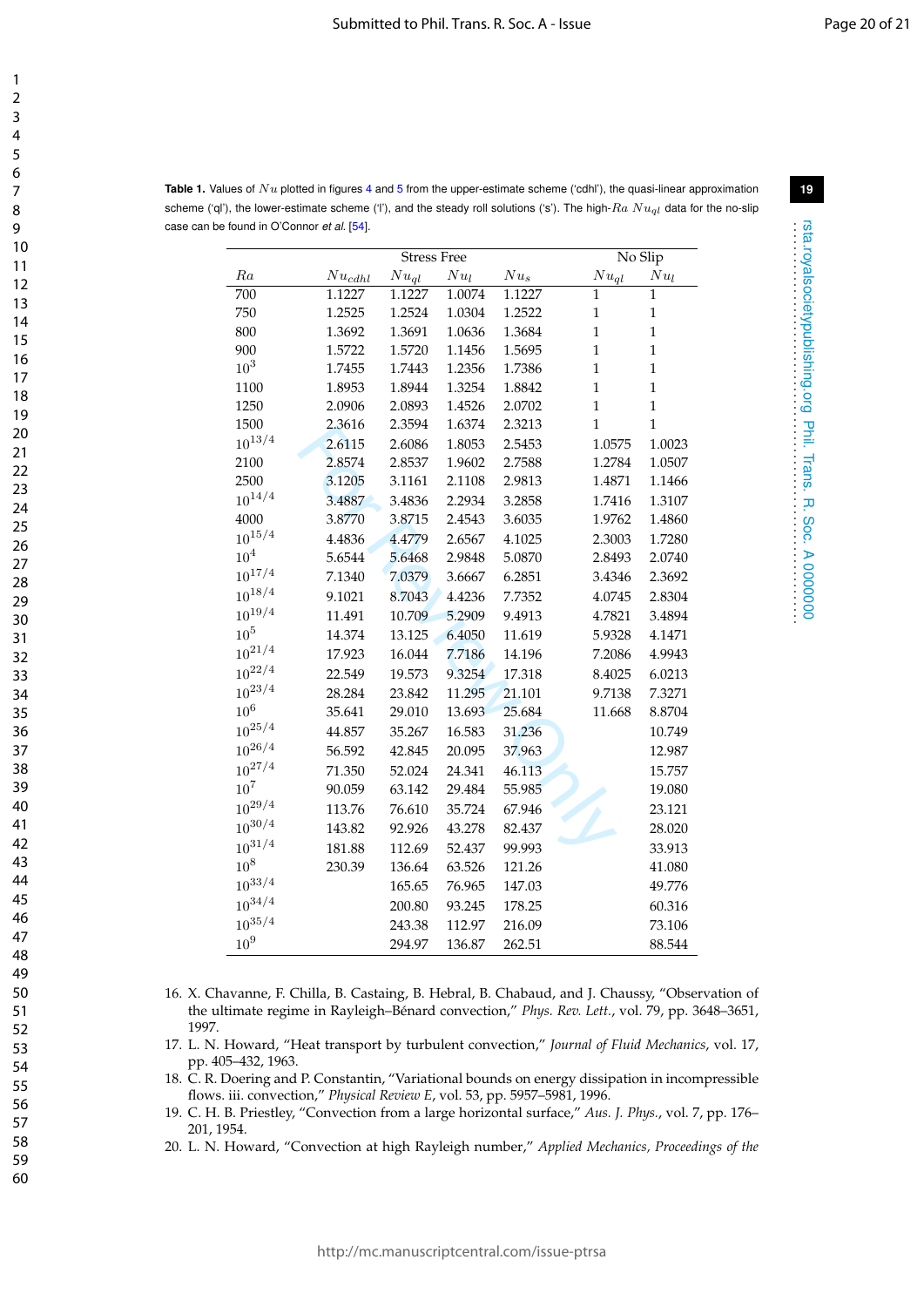$\mathbf{1}$  $\mathcal{P}$  $\overline{3}$  $\overline{4}$ 5 6  $\overline{7}$ 8

q

*Eleventh International Congress of Applied Mechanics, Munich*, pp. 1109–1115, 1964.

- 22. E. A. Spiegel, "On the Malkus theory of turbulence," *Mecanique de la turbulence, Centre National de la Recherche Scientifique, Paris*, pp. 181–201, 1962.
- 23. G. P. Chini and S. M. Cox, "Large Rayleigh number thermal convection: Heat flux predictions and strongly nonlinear solutions," *Physics of Fluids*, vol. 21, p. 083603, 2009.
- 24. D. Sondak, L. M. Smith, and F. Waleffe, "Optimal heat transport solutions for Rayleigh–Bénard convection," *Journal of Fluid Mechanics*, vol. 784, pp. 565–595, 2015.
- 25. S. Motoki, G. Kawahara, and M. Shimizu, "Multi-scale steady solution for Rayleigh–Bénard convection," *Journal of Fluid Mechanics*, vol. 914, p. A14, 2021.
- 26. B. Wen, D. Goluskin, M. LeDuc, G. P. Chini, and C. R. Doering, "Steady Rayleigh–Bénard convection between stress-free boundaries," *Journal of Fluid Mechanics*, vol. 905, p. R4, 2020.
- 27. B. Wen, D. Goluskin, and C. R. Doering, "Steady Rayleigh–Bénard convection between no-slip boundaries," *in press in Journal of Fluid Mechanics*, 2021.
- 28. G. R. Ierley and R. A. Worthing, "Bound to improve: a variational approach to convective heat transport," *J. Fluid Mech.*, vol. 441, pp. 223–253, 2001.
- 29. I. Tobasco and C. R. Doering, "Optimal wall-to-wall transport by incompressible flows," *Phys. Rev. Lett.*, vol. 118, p. 264502, 2017.
- 30. C. R. Doering and I. Tobasco, "On the optimal design of wall-to-wall heat transport," *Communications on pure and applied mathematics*, vol. 72, pp. 2385–2448, 2019.
- 31. S. Motoki, G. Kawahara, and M. Shimizu, "Maximal heat transfer between two parallel plates," *Journal of Fluid Mechanics*, vol. 851, p. R4, 2018.
- 32. Z. Ding and R. R. Kerswell, "Exhausting the background approach for bounding the heat transport in Rayleigh-Benard convection," *J. Fluid Mech.*, vol. 889, p. A33, 2020.
- 33. A. N. Souza, I. Tobasco, and C. R. Doering, "Wall-to-wall optimal transport in two dimensions," *J. Fluid Mech.*, vol. 889, p. A34, 2020.
- A. Worthing, "Bound to improve: a variational appraids the Mech., vol. 441, pp. 223–253, 2001.<br>
R. Doering, "Optimal wall-to-wall transport by incon<br>
p. 264502, 2017.<br>
R. Doering, "Optimal wall-to-wall transport by incon<br> 34. J. P. Whitehead and C. R. Doering, "Ultimate state of two-dimensional Rayleigh–Bénard convection between free-slip fixed-temperature boundaries," *Phys. Rev. Lett.*, vol. 106, p. 244501, 2011.
- 35. B. Wen, G. P. Chini, R. R. Kerswell, and C. R. Doering, "Time-stepping approach for solving upper-bound problems: Application to two-dimensional Rayleigh–Bénard convection," *Physical Review E*, vol. 92, p. 043012, 2015.
- 36. P. Constantin and C. R. Doering, "Infinite Prandtl number convection," *J. Stat. Phys.*, vol. 94, pp. 159–172, 1999.
- 37. C. R. Doering, F. Otto, and M. G. Reznikoff, "Bounds on vertical heat transport for infinite-Prandtl-number Rayleigh–Bénard convection," *J. Fluid Mech.*, vol. 560, pp. 229–241, 2006.
- 38. S. C. Plasting and R. R. Kerswell, "Improved upper bound on the energy dissipation rate in plane Couette flow: the full solution to Busse's problem and the Constantin–Doering–Hopf problem with one-dimensional background field," *J. Fluid Mech.*, vol. 477, pp. 363–379, 2003.
- 39. D. Goluskin and C. R. Doering, "Bounds for convection between rough boundaries," *J. Fluid Mech.*, vol. 804, pp. 370–386, 2016.
- 40. S. Childress, R. R. Kerswell, and A. D. Gilbert, "Bounds on dissipation for Navier-Stokes flow with Kolmogorov forcing," *Physica D.*, vol. 158, pp. 105–128, 2001.
- 41. G. Fantuzzi, D. Goluskin, D. Huang, and S. I. Chernyshenko, "Bounds for deterministic and stochastic dynamical systems using sum-of-squares optimization," *SIAM Journal of Applied Dynamical Systems*, vol. 15, pp. 1962–1988, 2016.
- 42. R. R. Kerswell, "New results in the variational approach to turbulent convection," *Phys. Fluids* , vol. 13, pp. 192–209, 2001.
- 43. V. Bouillaut, B. Flesselles, B. Miquel, S. Aumaître, and B. Gallet, "Velocity-informed upper bounds on the convective heat transport induced by internal heat sources and sinks," *in press in Phil. Trans. A* .
- 44. D. G. Crighton and M. Gaster, "Stability of slowly diverging jet flow," *J. Fluid Mech.*, vol. 77, p. 397, 1976.
- 45. M. Gaster, E. Kit, and I. Wygnanski, "Large scales structures in a forced turbulent mixing layer," *J. Fluid Mech.*, vol. 150, p. 23, 1985.
- 46. I. G. Currie, "Effect of heating rate on stability of stationary fluids," *J. Fluid Mech.*, vol. 29, pp. 337–347, 1967.

rsta.royalsocietypublishing.org Phil. Trans. R. Soc. A 0000000 . . . . . . . . . . . . . . . . . . . . . . . . . . . . . . . . . . . . . . . . . . . . . . . . . . . . . . . . . . . . . . . . . .

Phil. Trans.

**R. Soc. A 0000000** 

rsta.royalsocietypublishing.org